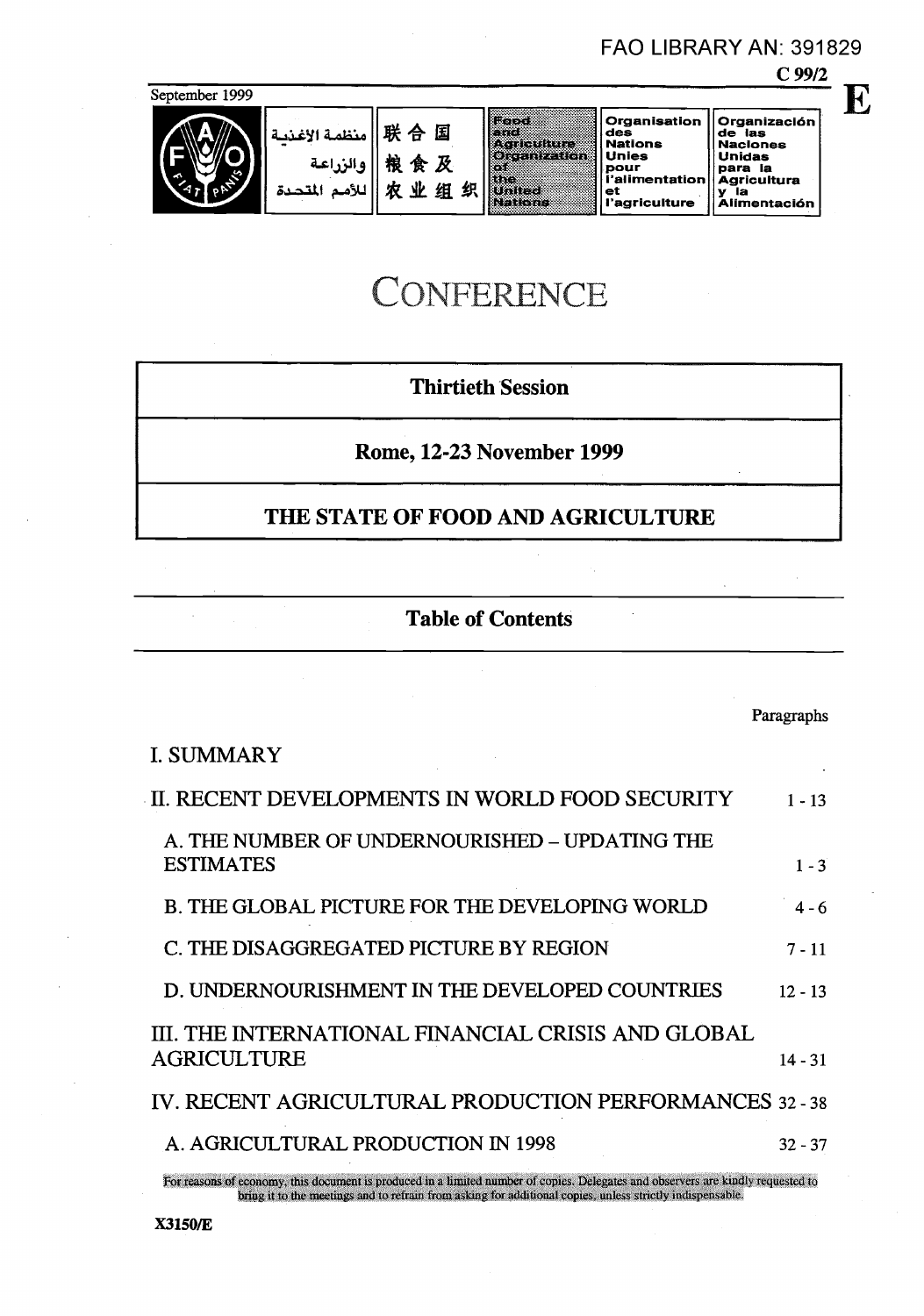| <b>B. AGRICULTURAL PRODUCTION TRENDS 1994-98</b>                        | 38        |
|-------------------------------------------------------------------------|-----------|
| V. FOOD SHORTAGES                                                       | $39 - 48$ |
| VI. SUPPLY/DEMAND SITUATION FOR MAJOR COMMODITIES49 - 65                |           |
| A. CEREALS: SUPPLY AND DEMAND                                           | $49 - 51$ |
| <b>B. CEREAL PRICES</b>                                                 | $52 - 55$ |
| C. OILSEEDS, OILS AND MEALS                                             | 56        |
| D. MEAT/LIVESTOCK                                                       | $57 - 58$ |
| E. COTTON                                                               | 59        |
| F. COFFEE                                                               | 60        |
| G. COCOA                                                                | 61        |
| H. TEA                                                                  | 62        |
| I. SUGAR                                                                | 63        |
| <b>J. BANANAS</b>                                                       | $64 - 65$ |
| VII. TRENDS IN OFFICIAL DEVELOPMENT ASSISTANCE TO<br><b>AGRICULTURE</b> | $66 - 67$ |
| VIII. FOOD AID                                                          | $68 - 71$ |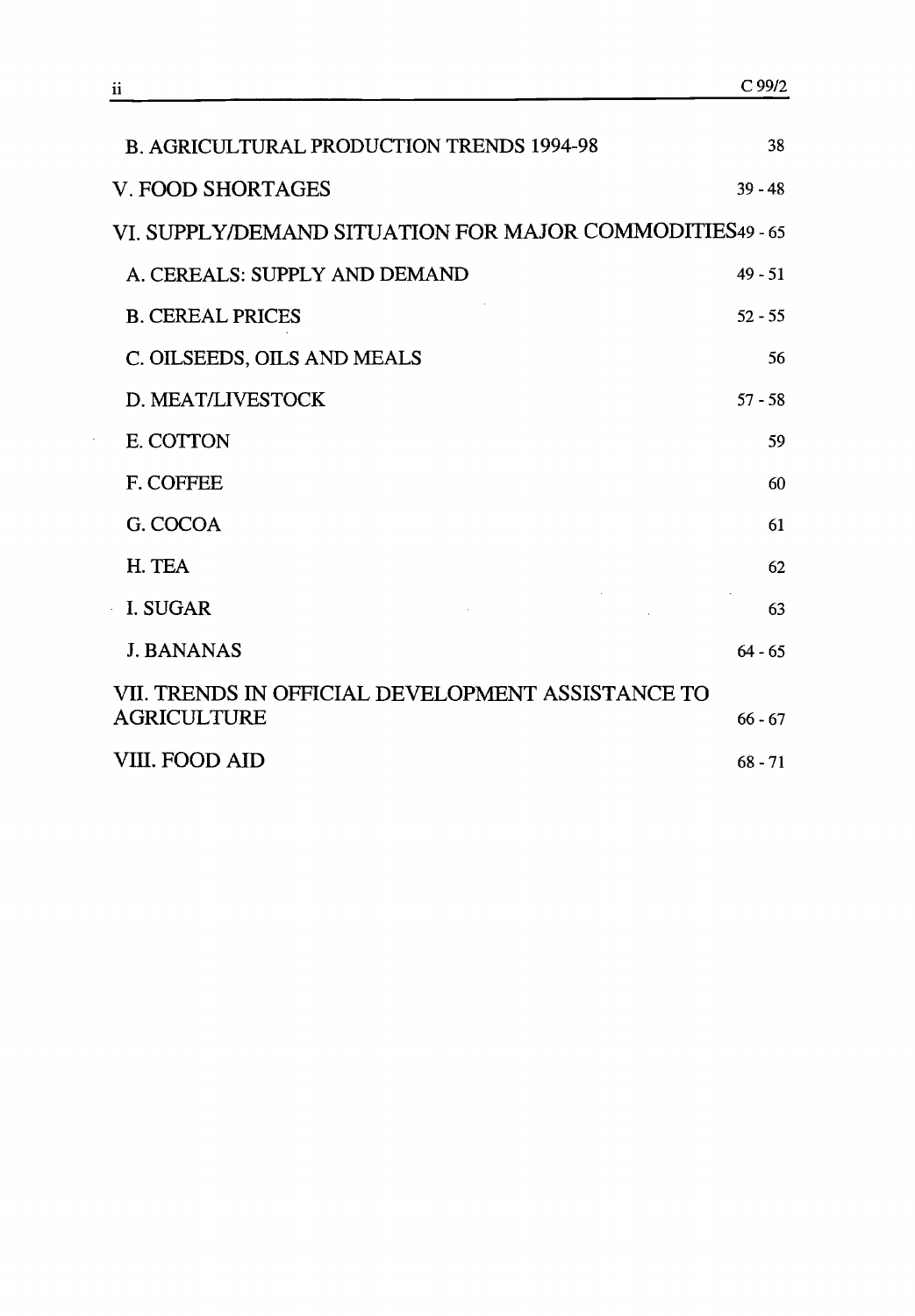## I. SUMMARY

- The most recent estimate of the number of undernourished in the developing world,  $\bullet$ which refers to 1995-97, stands at 791 million. This represents a substantial decline from the estimate of 831 million for the period 1990-92. The decline, however, corresponds to an annual average of only 8 million, whereas the decrease required from 1995-97 onwards to meet the World Food Summit target in 2015 is nearly 20 million per annum.
- The international financial crisis continues to be a subject of concern. In addition to the  $\bullet$ economic and social impact, the crisis has also affected both agricultural production and trade of the Most strongly affected countries as well as international markets for agricultural products at large.
- The current provisional estimates point to stagnating global agricultural production in 1998, which would thus be on a global basis the worst agricultural year in the 1990s. Poor production performances in both developed and developing countries contributed to this outcome.
- The number of countries facing food emergencies continues to be high and stood at 37 as of August 1999. Although the highest concentration of these situations is in Africa, no region is spared.
- For world cereal production indications from August for the 1999 crop point to a small reduction in world cereal production for the second consecutive year. For 1999/2000 cereal demand is forecast to exceed supply and a draw down of carry-over stocks is expected.
- Over the last two years international prices for most cereals remained under downward pressure due to relatively abundant supplies and depressed economic conditions in many parts of the world. Similar depressed conditions have affected international markets for a number of other major agricultural commodities.
- Recent estimates of official development assistance (ODA) to agriculture indicate a continued decline both in real terms and as a share of total ODA. Forecasts of cereal food aid shipments in 1998/99 point to an increase of more than 3 million tonnes over the preceding year to the highest level recorded since 1993/94.

## II. RECENT DEVELOPMENTS IN WORLD FOOD SECURITY

#### A. THE NUMBER OF UNDERNOURISHED - UPDATING THE ESTIMATES

FAO estimates of the number of undernourished prepared in 1996 for the period 1990-  $\mathbf{1}$ . 92, and published at the time of the World Food Summit, gave the number of about 840 million people in the developing world.

 $2.$ These estimates are subject to periodic revisions, as new information becomes available. Latest estimates presented here refer to 1995-97, i.e. the period centering on the year that the World Food Summit took place, but estimates for previous periods have also been revised. Revisions have taken place not only in the data series relating to food supply and population but also with respect to the measure of inequality in access to food which, because of data shortcomings, has so far been the weakest element in the estimates. The latter measure has now been considerably improved. In the 1996 assessment the estimates for only about 30 of the 97 developing countries were based on household survey data pertaining to consumption/expenditure/income. The estimates for the remaining countries were imputed using analogy with countries in the same region. In the present context the number of countries with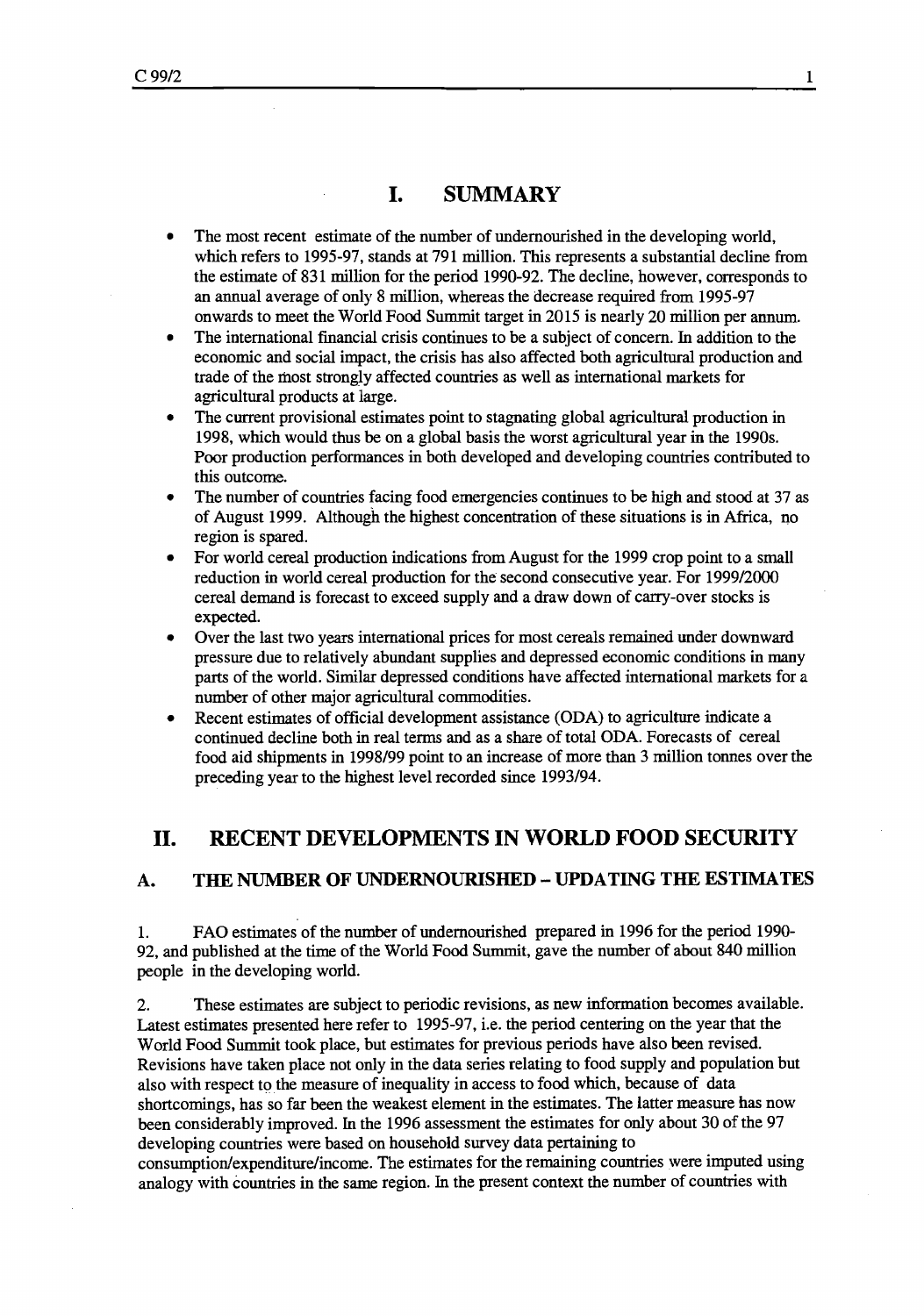estimates based on survey data has doubled and a new procedure has been developed for deriving the estimates for the remaining countries.

While significant revisions were made in the estimates of undernourishment in a number 3. of individual countries for 1990-92 as well as 1979-81 and 1969-71 (the historical periods), changes in the aggregate estimates for the developing world are rather modest. In fact, with each up-dating cycle the revision in the historical estimates of the number of undemourished are likely to be within an estimated range of  $\pm$  5%. For this reason the global estimates for any given period can be considered as being sufficiently reliable only within such a range.

## B. THE GLOBAL PICTURE FOR THE DEVELOPING WORLD

 $4.$ Using the concept of a range, the original estimate of the number in the developing world for the reference period of 1990-92, published at the time of the Summit, has been transformed from a point estimate of 840 million into a range estimate of 800-880 million. Graph I shows this range, together with the revised point estimate (i.e. 831 million) generated in 1999 for that same reference period. For purpose of comparison the estimated ranges and revised point estimates for the two earlier periods (1969-71 and 1979-81) are also shown.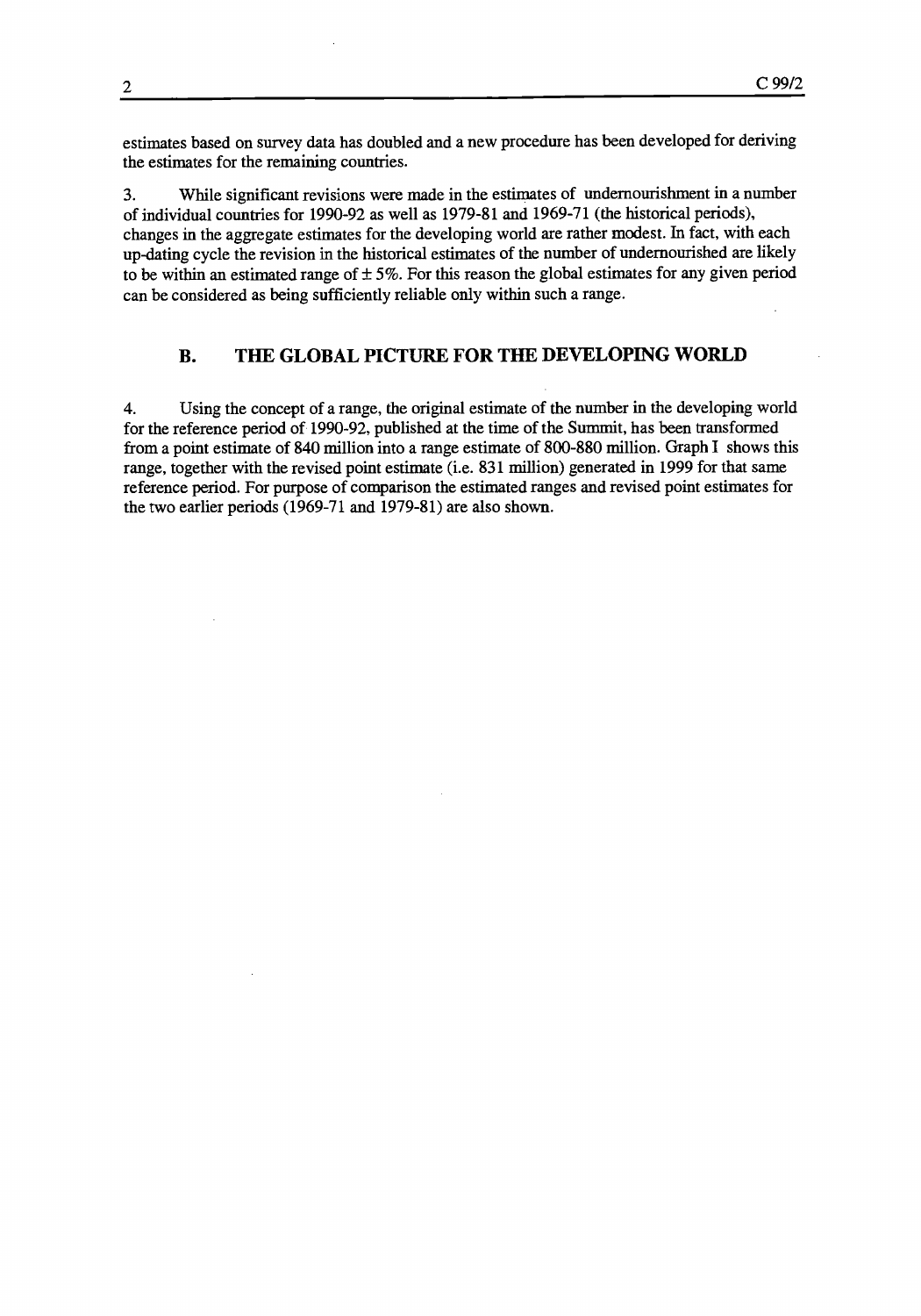

Number of undemounished in the developing world: doserved and projected ranges compared to WFS target

Graph 1.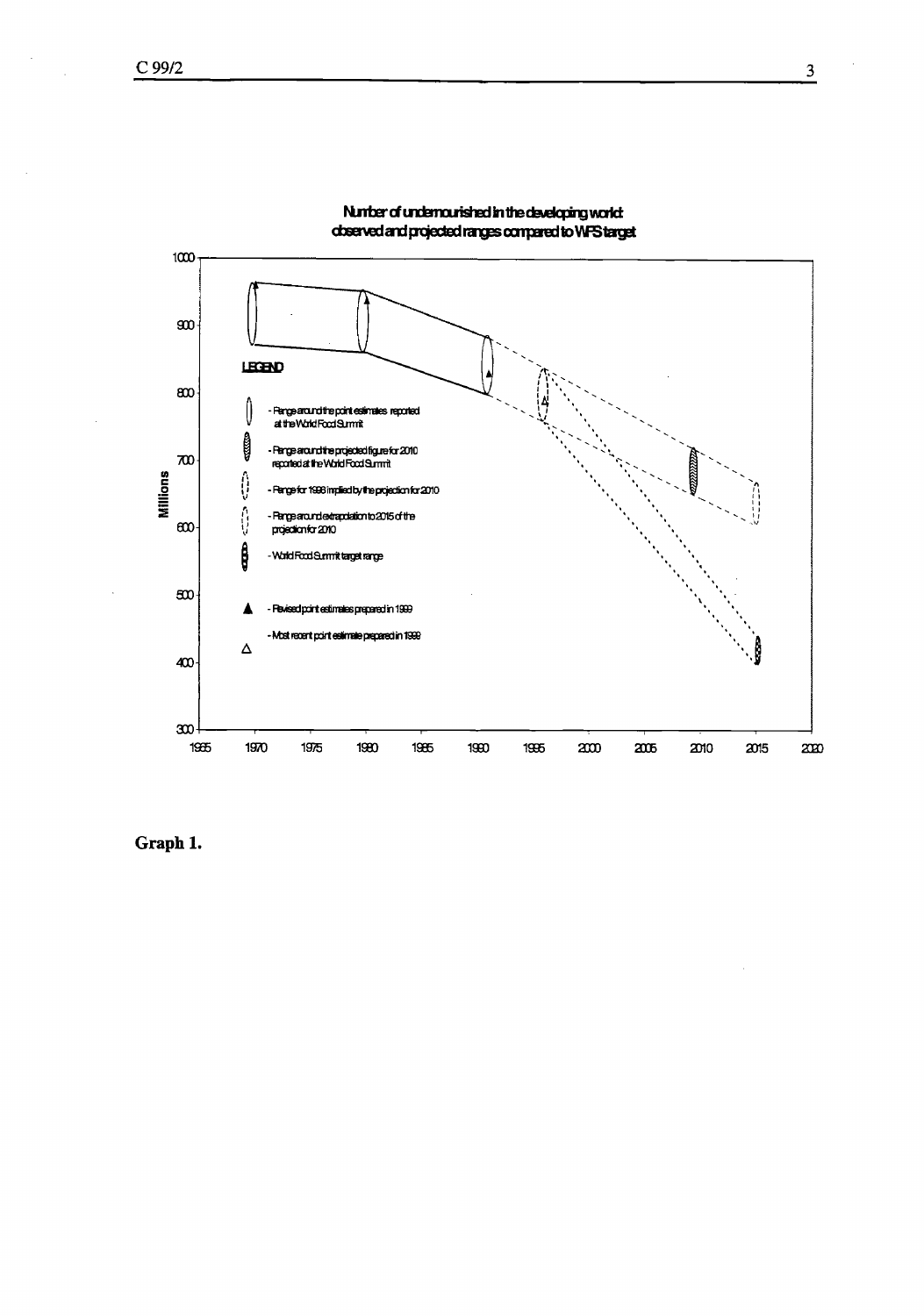Looking ahead to the year 2015, the graph also shows how a trajectory starting in 1996 5. would need to move through time in order for the target of 400-440 million undernourished (half the lower and upper limit of the range for 1990-92) to be achieved. The ( 5% range around the projection for the year 2015 extrapolated from the FAO 1995 publication World Agriculture: Towards 2010, is also shown. The projection is based on the continuation of past trends and the absence of major policy shifts.

The new estimate of 791 million undernourished in the developing world for the period 6. 1995-97 represents a substantial decline from the revised 831 million estimate of 1990-92. Nevertheless this new estimate is situated in the trajectory projected for the year 2010 rather than the trajectory towards achieving the target of halving the number of undemourished by the year 2015. As a matter of fact the average annual decrease in the number registered from 1990-92 to 1995-97 is only 8 million whereas the average decrease needed from 1995-97 onwards to reach the 2015 target is nearly 20 million per annum.

#### C. THE DISAGGREGATED PICTURE BY REGION

|                                 |         | Percentage undernourished |         |         |  |  |  |  |  |
|---------------------------------|---------|---------------------------|---------|---------|--|--|--|--|--|
| Region                          | 1969-71 | 1979-81                   | 1990-92 | 1995-97 |  |  |  |  |  |
| Sub-Saharan Africa              | 34      | 37                        | 35      | 33      |  |  |  |  |  |
| Near East and North Africa      | 25      | 9                         | 8       | ∴9.     |  |  |  |  |  |
| East and South East Asia        | 43      | 29                        | 17      | 13      |  |  |  |  |  |
| South Asia                      | 38      | 38                        | 26      | 23      |  |  |  |  |  |
| Latin America and the Caribbean | 19      | 13                        | 13      | 11      |  |  |  |  |  |
| All Developing Regions          | 37      | 29                        | 20      | 18      |  |  |  |  |  |

Table 1. Percentage of Population Undernourished in the Developing Regions: 1969-71, 1979-81, 1990-92 and 1995-97

 $7.$ Table 1. shows that Sub-Saharan Africa, which has the highest percentage of the undernourished, has shown little progress in reducing the prevalence of undernutrition. In contrast East and South East Asia and South Asia have made significant progress, although in 1969-71 both regions had percentages of the undernourished that were higher than Sub-Saharan Africa. The situation in Near East and North Africa and Latin America and the Caribbean has been almost constant since 1979-81 but the prevalence of undernutrition in both these regions has been rather low (around 10%).

8. The implied absolute numbers of undernourished persons for the four periods are shown in Table 2.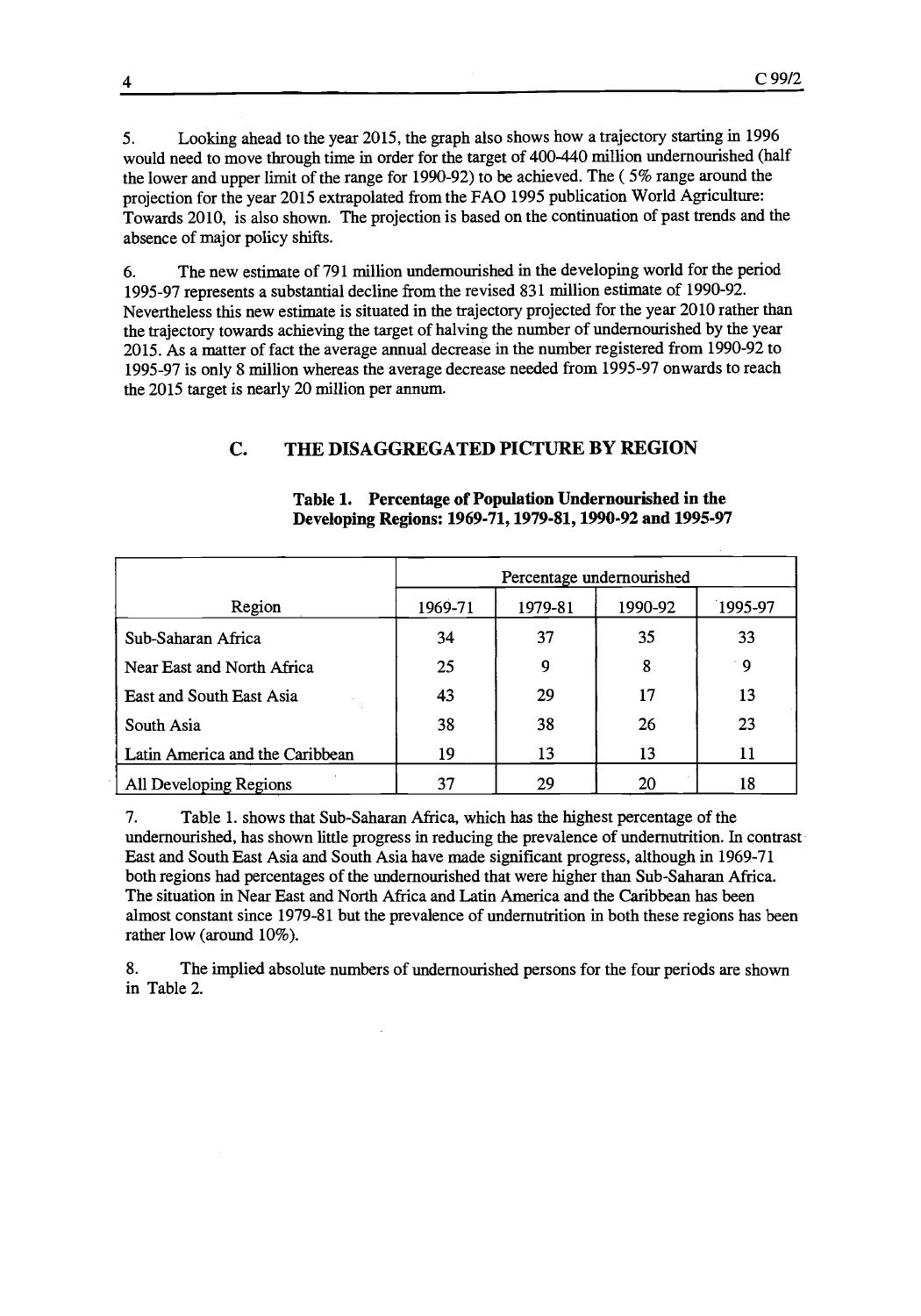|                                 |         | Number of Undernourished (millions) |         |         |  |  |  |  |
|---------------------------------|---------|-------------------------------------|---------|---------|--|--|--|--|
| Region                          | 1969-71 | 1979-81                             | 1990-92 | 1995-97 |  |  |  |  |
| Sub-Saharan Africa              | 89      | 126                                 | 164     | 180     |  |  |  |  |
| Near East and North Africa      | 45      | 22                                  | 26      | 33      |  |  |  |  |
| East and South East Asia        | 504     | 406                                 | 283     | 241     |  |  |  |  |
| South Asia                      | 267     | 338                                 | 299     | 284     |  |  |  |  |
| Latin America and the Caribbean | 54      | 46                                  | 59      | 53      |  |  |  |  |
| All Developing Regions          | 960     | 938                                 | 831     | 791     |  |  |  |  |

## Table 2. Number of Undernourished in the Developing Regions: 1969-71, 1979-81, 1990-92 and 1995-97

9. Table 2. shows that although the aggregate number of the undernourished for the developing countries has been declining since 1969-71, the number for Sub-Saharan Africa has in fact been consistently rising. The numbers for Near East and North Africa and Latin America and the Caribbean have been fluctuating since 1979-81 but, due to smaller population size as well as the lower prevalences of undernutrition, the number of undernourished persons in these two regions are relatively small. On the other hand significant progress towards the target of reducing undernourishment has been made by the other two regions, East and South-East Asia in particular. In the latter region, a continuation of the average annual decline in the number of the undernourished from 1990-92 to 1995-97 would lead to halving the number even before 2015. However, in South Asia, which has the highest number of undernourished, the average annual decline has been less than required.

10. It follows from the above that the progress made in the reduction of the number of undernourished in the developing world up to the time of the World Food Summit has been mainly due to the progress made in the two Asian regions, in particular East and South East Asia. The rather stagnant situation in the Near East and North Africa and Latin America and the Caribbean is preoccupying, even though both the percentage and number of undernourished persons in these regions are relatively small. The situation in Sub-Saharan Africa, where there has been a continuous rise in the number of undemourished the situation is, to say the least, of utmost concern.

 $11.$ Graph 2 presents the position of individual countries grouped by prevalence of undernourishment.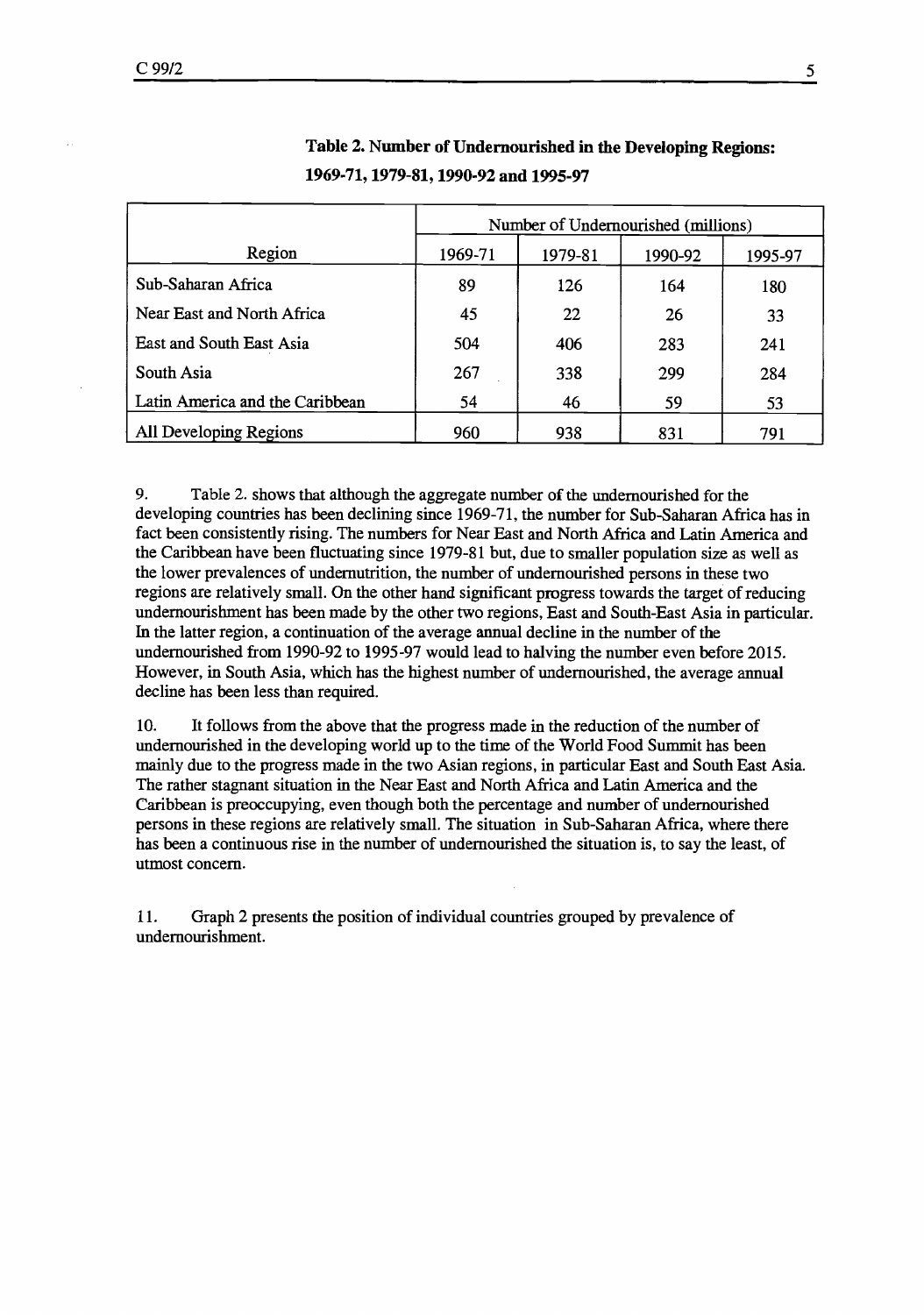## Population Undernourished 1995-97



Graph 2.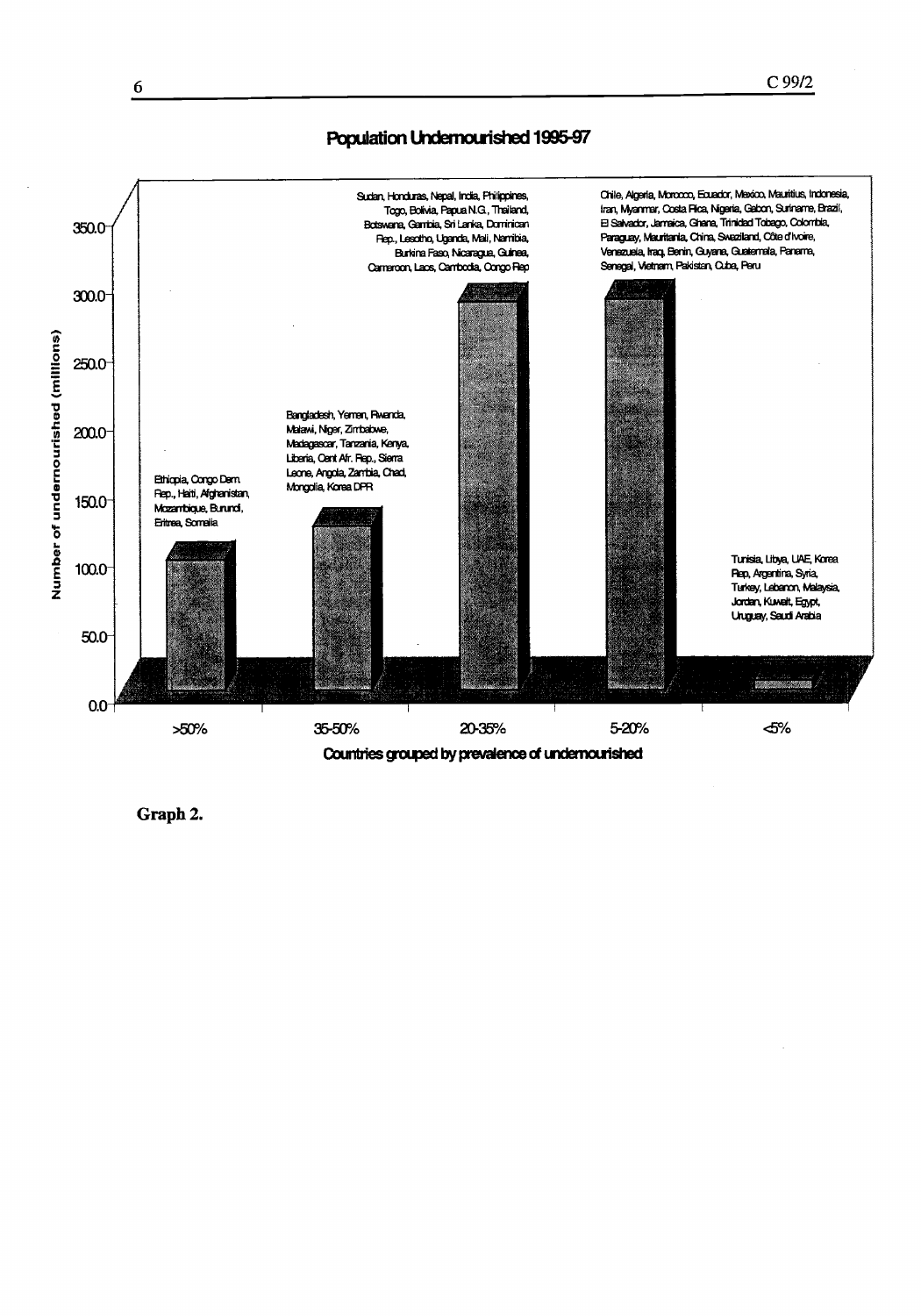## D. UNDERNOURISHMENT IN THE DEVELOPED COUNTRIES

12. Using the same methodology, a first attempt at estimating the extent of undernourishment in the countries in transition (CIS) and the industrialized countries has been made for 1990-92 and 1995-97. The resulting percentages and numbers are shown in Table 3.

#### Table 3. Percentage of Number of Undernourished in

#### Industrialized Countries and Countries in Transition, 1990-92 and 1995-97

| Category                        | Percentage undernourished |   | Number of undernourished<br>(million) |         |  |
|---------------------------------|---------------------------|---|---------------------------------------|---------|--|
|                                 | 1990-92<br>1995-97        |   | 1990-92                               | 1995-97 |  |
|                                 |                           |   |                                       |         |  |
| <b>Industrialized Countries</b> |                           |   | 9                                     | 8       |  |
| <b>Countries in Transition</b>  | 5                         | 6 | 20                                    | 26      |  |
|                                 |                           |   |                                       |         |  |
| All Developed Regions           |                           | 3 | 29                                    | 34      |  |

13. The table shows that the prevalence of undernutrition in the Industrialized Countries is rather marginal with the number declining only slightly, from 9 to 8 million, during the early 1990s. However, in the Countries in Transition there has been an increase in both the percentage as well as in the number of the undernourished.

# III. THE INTERNATIONAL FINANCIAL CRISIS AND GLOBAL AGRICULTURE

14. The international financial crisis that started in 1997 in Asia has continued to be a subject of concern, despite subsequent signs of stabilization and recovery in several of the countries affected, and somewhat improved prospects for economic growth worldwide.

15. The crisis had initially affected several of the fastest growing economies in the world, more severely Indonesia, the Republic of Korea and Thailand, and to a lesser extent Malaysia and the Philippines. Later, other countries, notably Russia and Brazil, were also shaken by the fmancial crisis. For the countries affected, the reduction in capital inflows, higher import costs associated with currency devaluations and the tight monetary and fiscal policies adopted to stabilise the economies and restore market confidence, translated into reduced domestic demand and output. On the other hand, the devaluations also helped these countries to boost exports, including of agricultural products.

16. In 1998, GDP fell sharply in the countries most affected by the crisis (Table 4). IMF forecasts for 1999 point to further declines of output in Indonesia, Brazil and Russia, but some revival of economic activity in the others.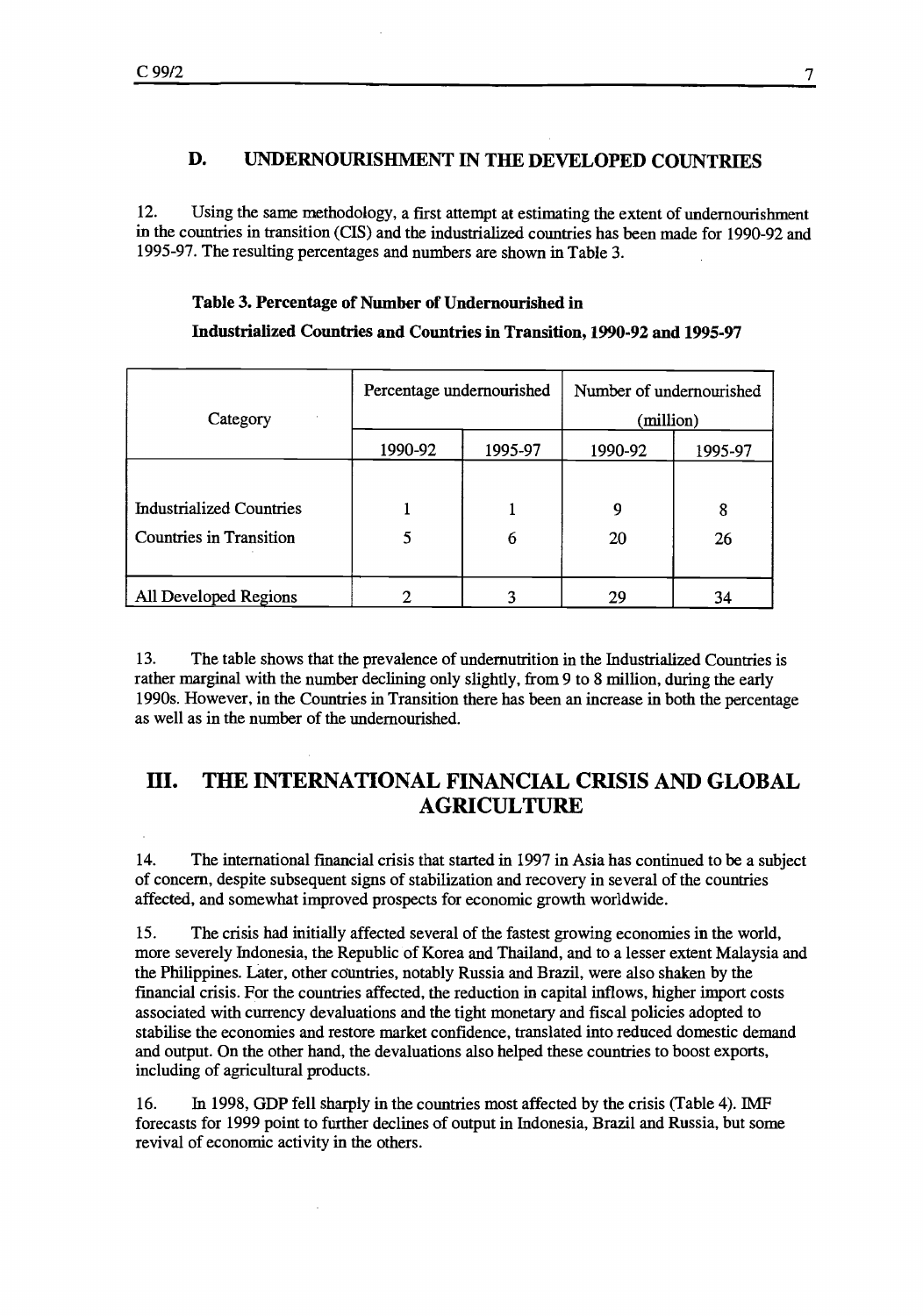17. The economic contractions were accompanied by rising unemployment. According to the International Labour Organization, out of the estimated 150 million unemployed workers worldwide, 10 million have been generated in 1998 due to the financial crisis alone. The rise in unemployment was especially severe in the countries most affected by the crisis, several of which had enjoyed virtually full employment in earlier years (Table 5). For instance, job losses in Korea doubled between November 1997 and February 1998; on a yearly basis, unemployment rates soared from 2.7 percent in 1997 to 6.8 percent in 1998. In Thailand, unemployment was about 4.6 percent in 1998 compared to just 1-2 percent two years earlier.

|  | Table 4. Real GDP growth rates for the world, advanced and developing economies, regions<br>and countries most affected by the financial crisis (percent change from previous year) |  |
|--|-------------------------------------------------------------------------------------------------------------------------------------------------------------------------------------|--|
|  |                                                                                                                                                                                     |  |

|                                   | 1996    | 1997    | 1998     | 1999    | 2000 |
|-----------------------------------|---------|---------|----------|---------|------|
| World                             | 4.3     | 4.2     | 2.5      | 2.3     | 3.4  |
| <b>Advanced Economies</b>         | 3.2     | 3.2     | 2.2      | 2.0     | 2.3  |
| <b>Developing countries</b>       | 6.5     | 5.7     | 3.3      | 3.1     | 4.9  |
| <b>Regional groups</b>            |         |         |          |         |      |
| Africa                            | 5.8     | 3.1     | 3.4      | 3.2     | 5.1  |
| Asia                              | 8.2     | 6.6     | 3.8      | 4.7     | 5.7  |
| Middle East and Europe            | 4.7     | 4.4     | 2.9      | 2.0     | 3.3  |
| Latin America and the             | 3.6     | 5.2     | 2.3      | $-0.5$  | 3.5  |
| Caribbean                         |         |         |          |         |      |
| <b>Countries in transition</b>    | $-0.3$  | 2.2     | $-0.2$   | $-0.9$  | 2.5  |
| <b>Countries most affected by</b> |         |         |          |         |      |
| financial crisis                  |         |         |          |         |      |
| Indonesia                         | 7.98    | 4.65    | $-13.70$ | $-4.00$ | 2.50 |
| Malaysia                          | 8.60    | 7.70    | $-6.77$  | 0.93    | 2.00 |
| Philippines                       | 5.85    | 5.17    | $-0.48$  | 2.00    | 3.00 |
| <b>Thailand</b>                   | 5.52    | $-0.43$ | $-8.00$  | 1.00    | 3.00 |
| Republic of Korea                 | 7.06    | 5.51    | $-5.50$  | 1.99    | 4.60 |
| <b>Brazil</b>                     | 2.76    | 3.17    | 0.23     | $-3.82$ | 3.68 |
| Russia                            | $-3.50$ | 0.80    | $-4.82$  | $-7.00$ | 0.03 |

Source: IMP, World Economic Outlook. Figures for 1999 and 2000 are forecasts.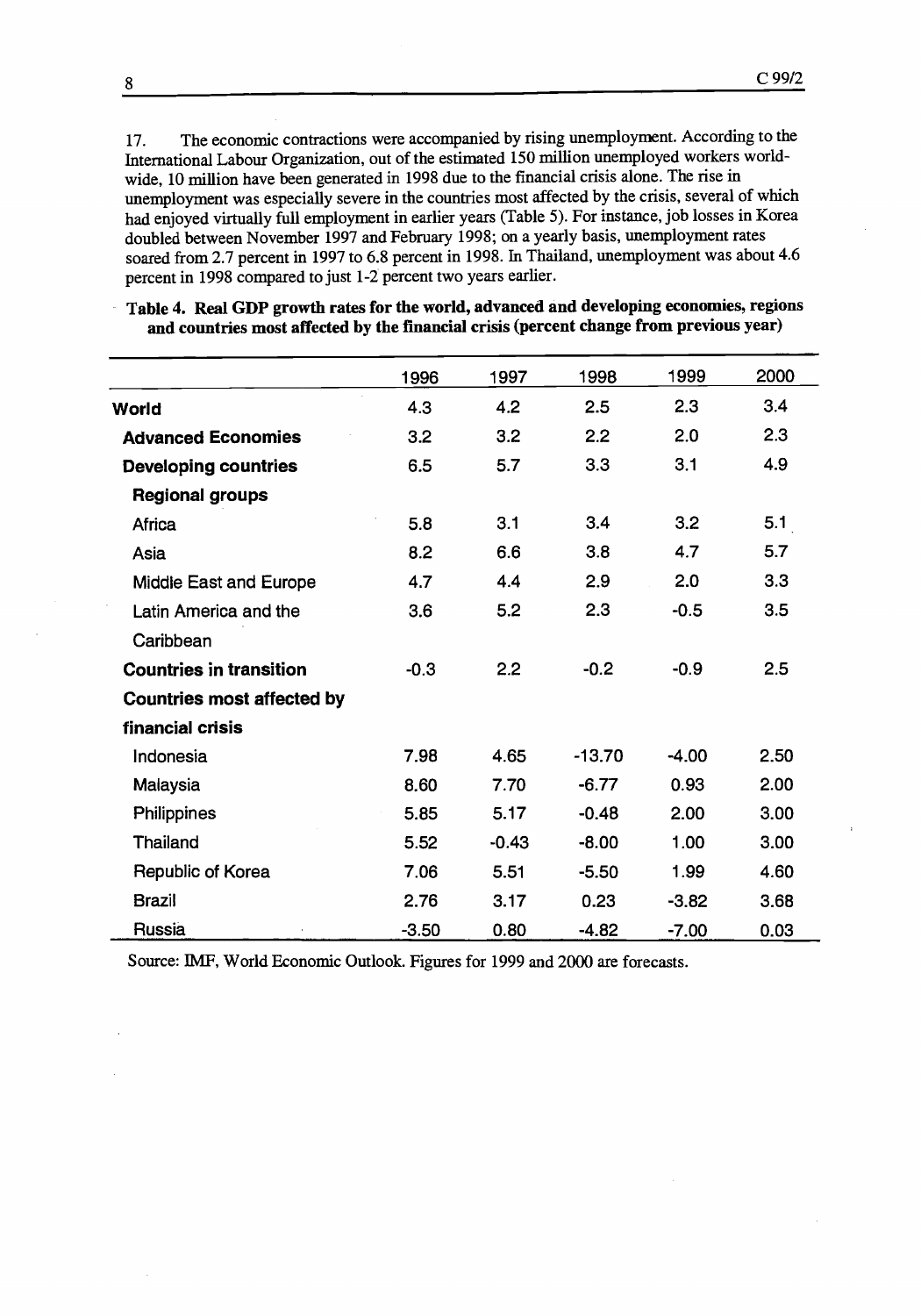|                                | by the financial crisis (in percent) |      |      |  |  |  |  |
|--------------------------------|--------------------------------------|------|------|--|--|--|--|
|                                | 1997                                 | 1998 | 1999 |  |  |  |  |
| Indonesia <sup>1</sup>         | 4.7                                  | 5.5  | n.a. |  |  |  |  |
| Malaysia <sup>2</sup>          | 2.5                                  | 3.2  | 4.5  |  |  |  |  |
| Philippines <sup>3</sup>       | 9.0                                  | 10.0 | n.a. |  |  |  |  |
| Thailand <sup>4</sup>          | 0.9                                  | 4.6  | 5.2  |  |  |  |  |
| Republic of Korea <sup>5</sup> | 2.7                                  | 6.8  | 6.2  |  |  |  |  |
| <b>Brazil</b> <sup>6</sup>     | 4.8                                  | 6.3  | 7.7  |  |  |  |  |
| Russia <sup>7</sup>            | 11.2                                 | 13.3 | 14.2 |  |  |  |  |

# Table 5. Unemployment rates for the countries most affected

<sup>1</sup>For the 1997 and 1998 averages, Badan Pusat Statistik (Statistics Indonesia).

<sup>2</sup>For the 1997 average: IMF; for the 1998 and 1999 averages, Labour Force Survey, Department of Statistics, Malaysia.

<sup>3</sup>For the 1997 and 1998 averages, Labor Force Survey, National Statistics Office, the Philippines.

 $t$  For the 1997 average, IFS. For the February 1998 and 1999 figures, Labor Force Survey for 1998 and 1999,

National Statistics Office, Thailand.

<sup>5</sup>For the 1997 and 1998 averages, IMF, World Economic Outlook, May 1999. For the June 1999 figure, Ministry of Finance

and Economy, the Republic of Korea

6December 1997 and 1998 and May 1999, Instituto Brasileiro de Geografia e Estatistica  $(BGE)$ .

<sup>7</sup>For the 1997 and 1998 averages and July 1999, the Russian Statistical Agency.

18. Perversely, reduced economic activity and rising unemployment were accompanied by a return of inflationary pressure. After three years of dramatic decline, developing country inflation rates increased from 9.4 in 1997 to 10.4 percent in 1998, but are expected to drop again to 8.8 percent in 1999 (Table 6). The rise in inflation was largely concentrated in Asian countries mostly hit by the crisis, especially Indonesia. In the Russian Federation, the crisis compounded already severe domestic economic and fmancial imbalances, which pushed inflation rates to about 28 percent in 1998 and an expected 100% in 1999. Food price inflation was aggravated by domestic supply problems, as in nearly all countries of the Russian Federation farmers' access to inputs has become even more difficult and the commercial import capacity has been reduced. The combination of reduced incomes, higher inflation and higher unemployment point to a serious aggravation of poverty and food insecurity in several countries affected by the crisis. In Indonesia, the proportion of population living on incomes below the poverty line in 1998 was estimated to have been at least 50 percent larger than in 1996.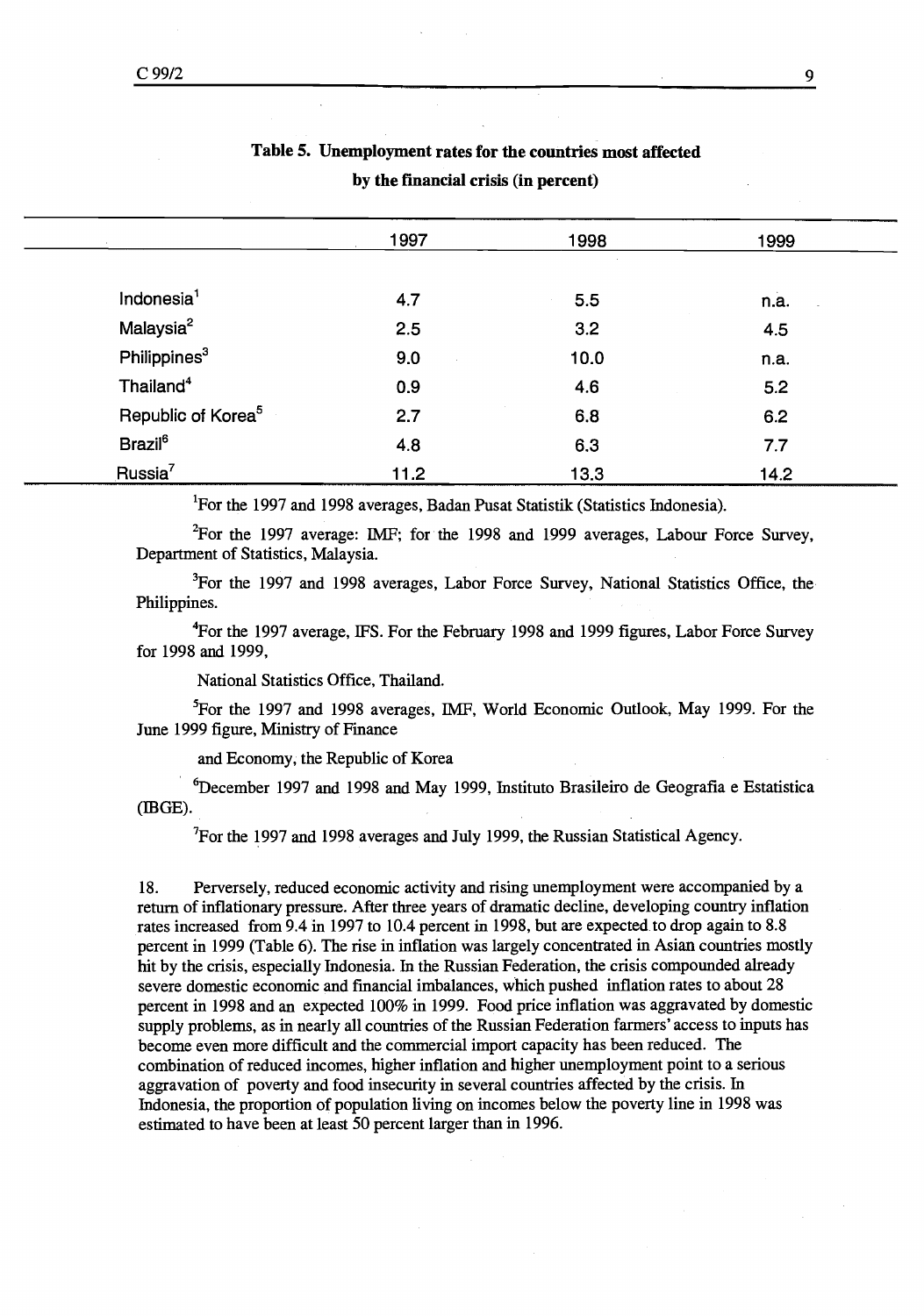|                                   | 1996  | 1997  | 1998  | 1999    | 2000  |
|-----------------------------------|-------|-------|-------|---------|-------|
| <b>Advanced Economies</b>         | 1.7   | 1.6   | 1.4   | $1.1 -$ | 1.5   |
| <b>Developing countries</b>       | 14.3  | 9.4   | 10.4  | 8.8     | 7.5   |
| <b>Regional groups</b>            |       |       |       |         |       |
| Africa                            | 25.9  | 11.1  | 8.6   | 8.6     | 6.6   |
| Asia                              | 8.3   | 4.8   | 8.0   | 4.7     | 4.5   |
| Middle East and Europe            | 24.7  | 23.1  | 23.8  | 19.7    | 19.4  |
| Western Hemisphere                | 20.8  | 13.9  | 10.5  | 14.6    | 9.9   |
| <b>Countries in transition</b>    | 40.6  | 28.2  | 20.8  | 40.9    | 12.4  |
| <b>Countries most affected by</b> |       |       |       |         |       |
| financial crisis                  |       |       |       |         |       |
| Indonesia                         | 7.94  | 6.60  | 60.69 | 28.20   | 9.96  |
| Malaysia                          | 3.53  | 2.66  | 5.27  | 3.64    | 5.00  |
| <b>Philippines</b>                | 8.40  | 6.02  | 9.72  | 8.50    | 6.00  |
| <b>Thailand</b>                   | 5.85  | 5.61  | 8.10  | 2.50    | 4.00  |
| Republic of Korea                 | 4.92  | 4.44  | 7.49  | 1.80    | 2.00  |
| <b>Brazil</b>                     | 11.09 | 7.91  | 3.49  | n.a.    | n.a.  |
| Russia                            | 47.80 | 14.74 | 27.65 | 100.48  | 20.17 |

Table 6. Inflation rates for the advanced economies, developing countries, regional groups and countries most affected by the financial crisis (percent change from previous year)

Source: IMF, World Economic Outlook. Figures for 1999 and 2000 are estimates.

19. Many other countries were also affected by the financial crisis which, in fact, had worldwide economic repercussions. For the developing countries as a whole, economic growth decelerated from 5.7 percent in 1997 to 3.3 percent in 1998 (Table 4). The growth rate, however, is expected to bottom out at 3.1 percent in 1999 and recover to 4.9 in 2000.

20. All the developing country regions shared in the slowdown in 1998 with the exception of Africa, largely spared by the crisis, which recorded a 3.4 percent growth rate, relatively high in historic perspective. However, Africa may not be equally spared should new crises of the same nature emerge given their possible depressing effects on demand for its export products, capital inflows and international assistance.

21. In Latin America and the Caribbean, reduced economic activity in 1998 and outright recession in 1999 are bound to aggravate chronic problems of poverty and inequity, and associated social unrest, that even very good economic performances in earlier years had been unable to alleviate.

 $22.$ The economies in transition are also experiencing financial difficulties and reduced growth associated to a large extent with the overall financial crisis. Most affected are, other than the Russian Federation, Estonia and Ukraine.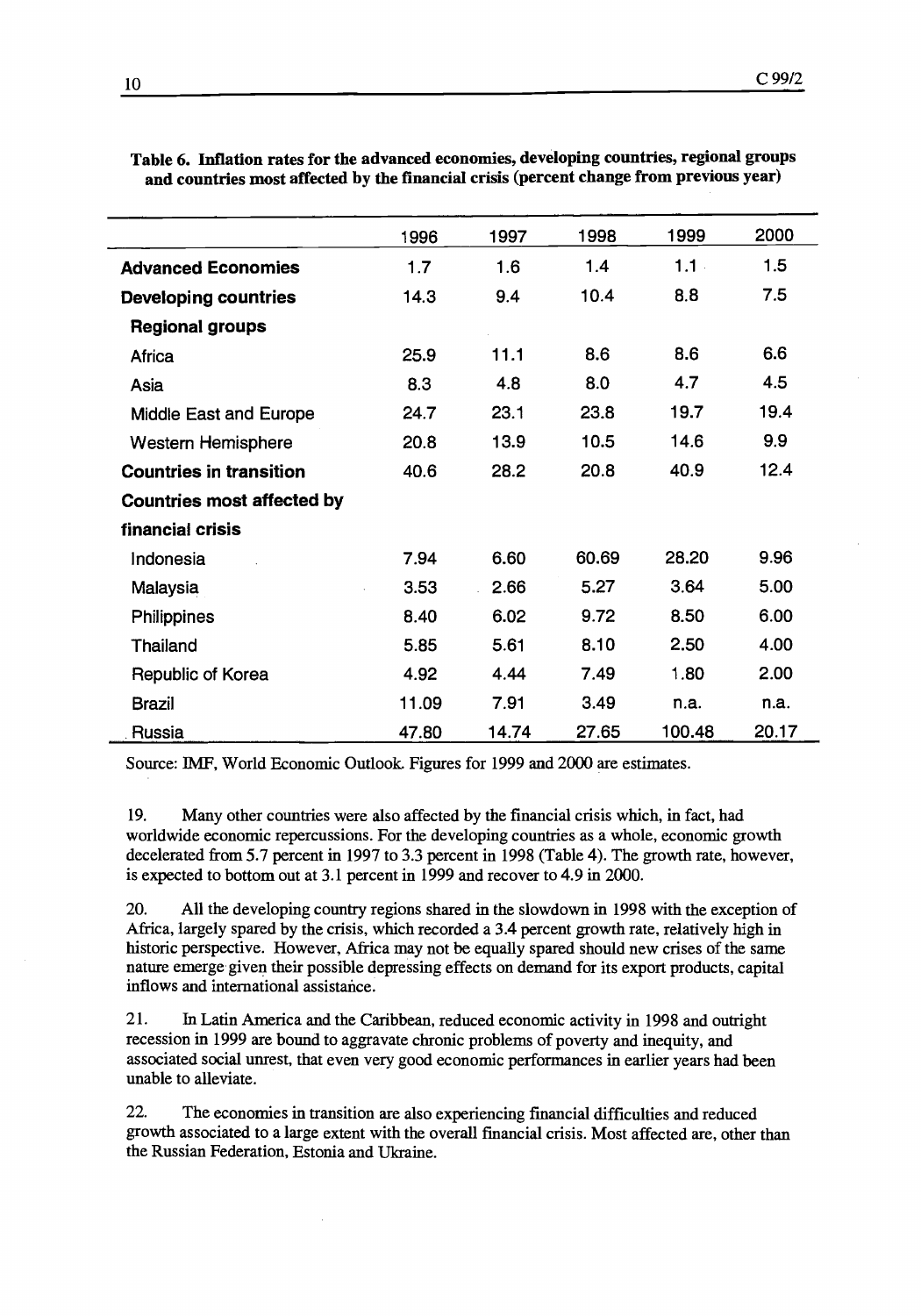23. An important factor contributing to the slowdown of economic growth in many countries, especially in the developing world, was the decline in international commodity prices that followed the 1994 to 1996 price boom. Having entered a 'normal' downward cycle after this period, commodity prices were hit by the financial crisis, which accelerated the downward movement. Overall, prices of food commodities fell by about 13 percent between 1997 and 1998, and further by 20 percent in the year ending June 1999. Prices of tropical beverages fell by respectively 15 percent and 22 percent during the same periods (Table 7). The fall in commodity prices meant that export values shrank in many developing countries.

| Commodities            | 1996  | 1997  | 1998        | 1999Q1 | 1999Q2 | 1997 to 1998 | 7/1998 to 7/1999 |
|------------------------|-------|-------|-------------|--------|--------|--------------|------------------|
|                        |       |       |             |        |        | $%$ change   | $%$ change       |
| Non-fuel               | 116.7 | 112.9 | 96.2        | 89.4   | 87.7   | $-14.8$      | $-5.6$           |
| Food                   | 127.5 | 113.7 | 99.2        | 89.8   | 83.8   | $-12.8$      | $-20.0$          |
| <b>Beverages</b>       | 124.9 |       | 165.5 140.3 | 119.3  | 110.9  | $-15.2$      | $-21.8$          |
| Ag. raw materials      | 127.7 | 119.1 | 99.6        | 99.3   | 98.5   | $-16.4$      | 9.2              |
| Fertiliser             | 112.7 | 113.9 | 117.1       | 115.4  | 115.1  | 2.8          | $-5.4-$          |
| Petroleum <sup>1</sup> | 88.6  | 83.8  | 56.9        | 51.3   | 71.2   | $-32.1$      | 48.7             |

# Table 7. Indices of market prices for selected commodities,

1996-1999 (1990=100)

<sup>1</sup> Spot Crude

Source: IMF

24. The crisis also had depressive effects on world trade. Having expanded in 1997 by about 10 percent in the advanced economies and 11 percent in the developing countries, the volume of merchandise exports rose by only about 3 percent and 1.5 percent respectively in 1998. In value terms, exports by developing countries actually declined by 5 percent, and imports by nearly 4 percent, in 1998. Although complete estimates for agicultural trade in 1998 are not yet available, partial data suggest that the sector was also badly affected. In fact, several of the countries more directly hit by the crisis are important actors in world agricultural trade. The Republic of Korea and the ASEAN-4 (Indonesia, Malaysia, the Philippines and Thailand) countries account for about 5 percent of world agricultural imports, and 6 percent of world agricultural exports. Brazil alone accounts for 3 percent of world agricultural exports and is a major trading partner of many countries, in particular in Latin America; while the Russian Federation is a significant importer of agricultural commodities, namely from the European Union (EU) and Brazil. The fall in import demand from these countries meant significant losses for agricultural exporters. For instance, USA and Canada found their exports of total agricultural products to ASEAN countries fall by 30 and 50 percent respectively. China's exports of agricultural products to Korea and Thailand fell by 40 percent. Big drops in exports to the Russian Federation were recorded by Brazil, the USA, Bulgaria, Estonia and Lithuania.

The decline in agricultural import demand affected the different commodities in different 25. ways. The overall effects on world markets of the various commodities are discussed in section 5 below. As regards the effects on the countries more affected by the crisis, largest drops in consumption and hence imports were recorded for goods with a high income elasticity of demand, such as animal products. The Russian Federation experienced a 16 percent fall in beef consumption in 1998, with a further drop of 13 percent expected for 1999. Imports fell by 30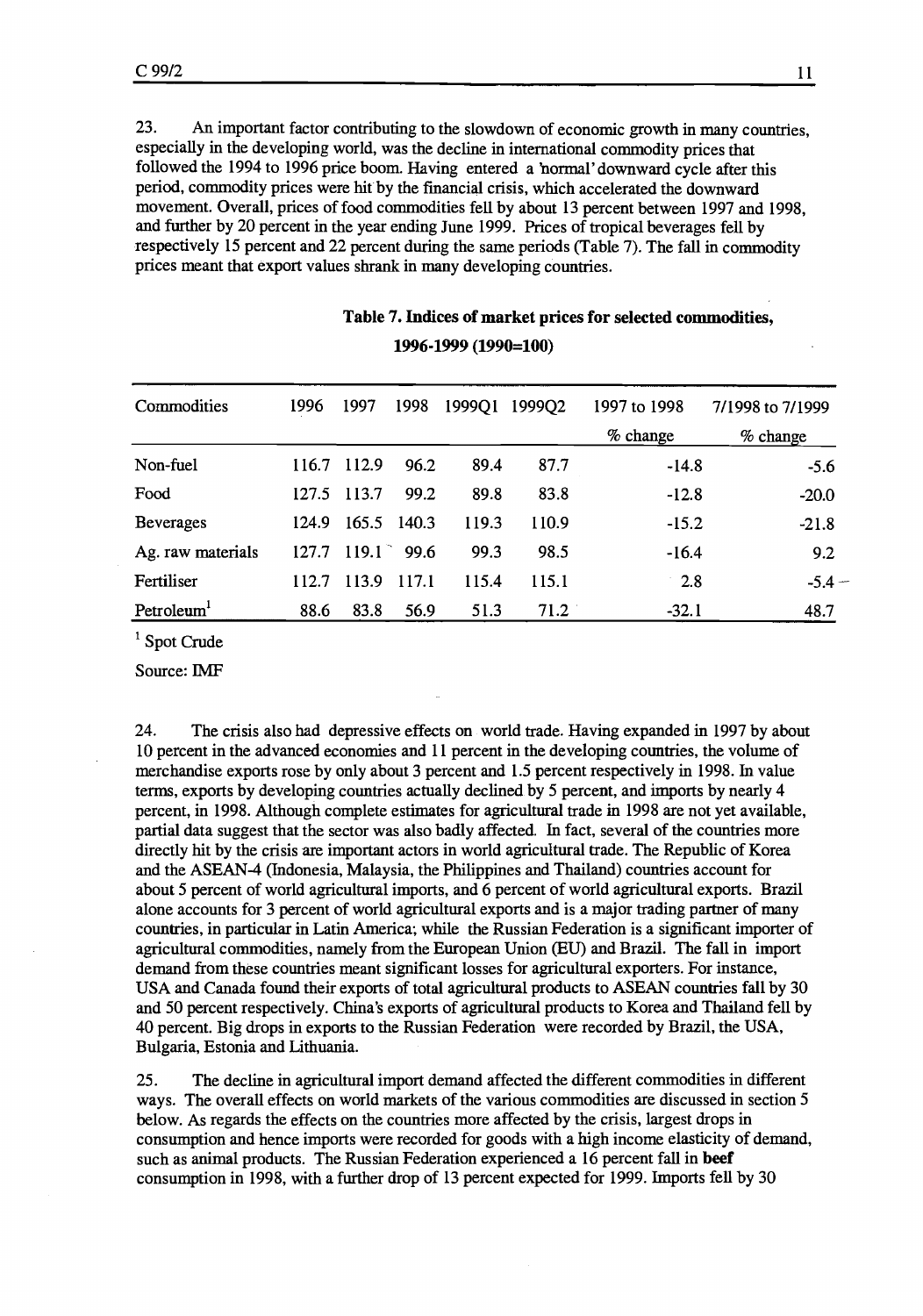percent, hitting particularly EU countries as the Russian Federation typically purchases 40 percent of EU beef exports. Domestic producers do not appear to be in a position to take advantage of the devaluation and production is expected to shrink by 9 percent in 1999. Beef imports by the Republic of Korea also suffered from falling consumption as well as rising production due to increased slaughtering. 1998 saw a drop of 47 percent in imports which accounted for 25 percent of consumption, as compared to 40 percent in previous years. In Brazil one immediate effect of devaluation was higher beef prices, which are now stabilising. Beef exports had already expanded rapidly in 1998 with demand from the EU and the Middle East growing strongly. For 1999 exports are expected to rise by 25 percent while beef imports are expected to drop sharply.

Exports and imports of milk and dairy were also negatively affected. Brazilian imports 26. from Argentina stopped after the devaluation of the real and Russian Federation imports of dairy products from neighbouring countries, in particular Estonia, and from the EU also fell dramatically.

27. The poultry trade suffered from the turmoil in the Russian Federation, the world's second largest importer after Japan. With the devaluation of the rouble poultry meat consumption fell by 20 percent in 1998 and a further steep decline is expected for 1999 Imports, initially halted, dropped by 31 percent in 1998. Domestic production is forecast to rise by about 13 percent in 1999.

28. The poultry trade is very price sensitive. Following the devaluation of the Thai baht, exports from that country rose by 47 percent in 1998. Exports to Japan increased by 34 percent with Thai exporters taking market share in particular from Brazil, which in 1998 saw its exports to Japan and Russian Federation fall by 25 and 52 percent respectively. Demand for poultry collapsed in Indonesia not only because the product is high value but also because the industry relied on imported feedstuff, in particular soybean meal and maize, the rising price of which drove up poultry meat prices.

29. Soybeans and soybean meal is a major export of Brazil. Following the devaluation of the real and an expected bumper crop for 1999, export registrations for soybeans were up by 280 percent in February 1999 on the same month of the previous year. Despite declining international prices, domestic prices of soybeans rose by 50 percent.

30. Brazil's revenue from coffee exports declined due to falling prices (see section 5) as well as the collapse of exports of soluble coffee to Russian Federation, which took a third of all shipments before August 1998.

31. Russian Federation sugar imports fell by 4 percent in 1998/99 but import demand is expected to rise again in 1999/00, partly due to a 12 percent decline in domestic sugar production in 1998/99 due to poor weather. Overall sugar exports from Brazil in 1997/98 increased by 15 percent although export values suffered from falling prices. Korea imports all of its domestic sugar requirement and the liquidity crisis of December 1997 and January 1998 severely curtailed imports. However, imports for 1998/99 are recovering while remaining below pre-crisis levels.

## IV. RECENT AGRICULTURAL PRODUCTION PERFORMANCES

#### A. AGRICULTURAL PRODUCTION IN 1998

32. According to provisional estimates, world agricultural production (crop and livestock) in 1998 stagnated at the same level as in 1997 (Table 8). Should such estimates materialize, the agricultural year 1998 would be the worst in 1990s on a global basis—indeed, the only year in the decade in which no expansion in output occurred. Poor production performances in both developing and developed countries contributed to this estimated outcome.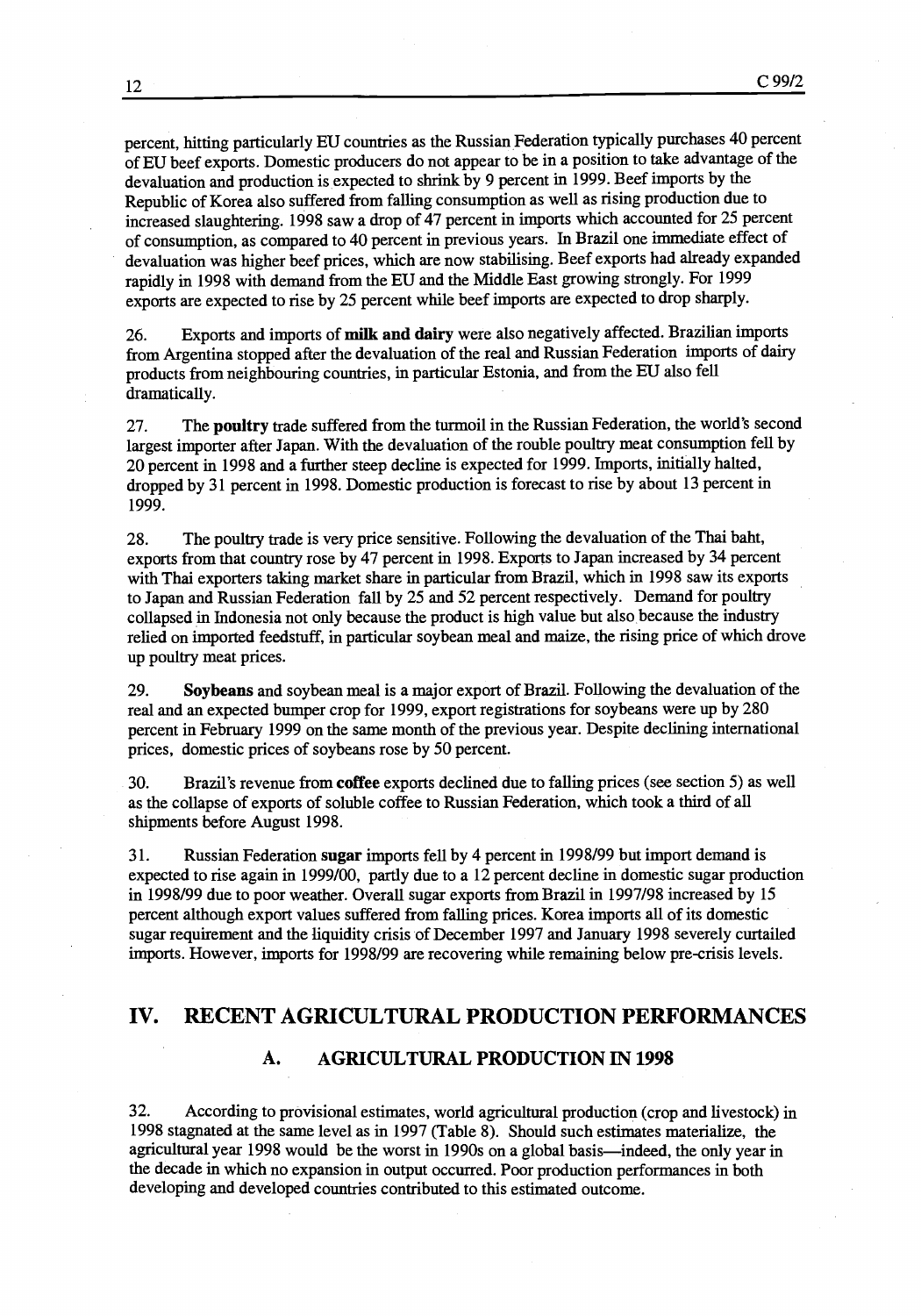#### Table 8. Annual changes in crop and live stock production, 1991-98

(Percentage change over previous year)

|                                  | 1991   | 1992   | 1993   | 1994    | 1995   | 1996   | 1997   |              | 1998 Average<br>94-98 |
|----------------------------------|--------|--------|--------|---------|--------|--------|--------|--------------|-----------------------|
| World                            | 0.4    | 2.2    | 0.6    | 2.9     | 2.1    | 3.7    | 2.4    | 0.0          | 2.2                   |
| <b>Developed countries</b>       | $-2.9$ | 0.8    | $-4.0$ | 0.9     | $-1.8$ | 3.0    | 1.2    | <u>-1.3 </u> | 0.4                   |
| North America                    | $-0.4$ | 7.7    | $-7.8$ | 14.5    | $-4.7$ | 4.6    | 2.8    | 0.8          | 3.6                   |
| <b>Western Europe</b>            | 0.6    | 1.1    | $-3.1$ | $-1.1$  | $-0.1$ | 4.2    | $-0.1$ | $-0.4$       | 0.5                   |
| <b>Eastern Europe</b>            | $-1.9$ | $-5.8$ | 1.2    | $-8.4$  | 4.6    | $-1.2$ | 1.6    | $-0.8$       | $-0.9$                |
| <b>CIS</b>                       |        |        | $-3.9$ | $-14.4$ | $-4.3$ | $-3.3$ | 0.4    | $-10.8$      | $-6.5$                |
| Australia, New Zealand and Japan | $-1.0$ | 3.1    | $-1.2$ | $-1.0$  | 3.5    | 3.6    | 1.8    | 0.3          | 1.6                   |
| Developing countries             | 3.0    | 3.4    | 4.0    | 4.3     | 4.7    | 4.2    | 3.1    | 0.8          | $\underline{3.4}$     |
| Africa South of Sahara           | 6.0    | 0.2    | 3.5    | 3.2     | 3.4    | 5.6    | $-0.4$ | 0.7          | 2.5                   |
| Far East and Oceania             | 2.8    | 4.4    | 5.8    | 4.7     | 5.3    | 3.9    | 4.4    | $-0.3$       | 3.6                   |
| Latin America and the Caribbean  | 2.8    | 1.2    | 0.3    | 4.7     | 4.9    | 1.8    | 3.0    | 2.5          | 3.4                   |
| Near East and North Africa       | 2.5    | 3.4    | 1.3    | 0.9     | 1.0    | 10.3   | $-3.5$ | 6.6          | 3.1                   |

Source: FAOSTAT.

33. For the developing countries the meagre estimated growth of agricultural production (0.8 percent) contrasts markedly with previous trends. In no year since 1989 had agricultural production increased by less than 3 percent. The most important factor behind the slow-down is a sharp deterioration of production performance in the Far East and Oceania developing region. Bad weather conditions, in particular torrential rains during June-September in some Asian countries, and El Nirio-related droughts depressing plantings in others, were main common factors behind these shortfalls. Total agricultural production, indeed, appears to have declined in 1998 in both China and India. In China, after six consecutive years of growth above 5 percent, agricultural output is 1998 is estimated to have declined between 0 and 1 percent, largely due to catastrophic floods hitting central and southern parts of the country and affecting in particular wheat and rice crops. For India, the estimates for 1998 point to a decline of slightly more than 1 percent. Among the other larger countries of the region, the Philippines appear to have suffered a particularly sharp drop in agricultural production, currently estimated at around 7 percent. In South East Asia, Thailand and Malaysia are also estimated to have experienced declines in agricultural production in 1998, although somewhat less pronounced than in the case of the Philippines. Only modest but still positive output growth is estimated for Bangladesh, Myanmar and the Republic of Korea, while on the positive side relatively strong output growth is estimated for Pakistan, Sri Lanka and Vietnam.

34. Latin America and the Caribbean agricultural production also experienced slow growth in 1998, although more moderately than for the Far East and Oceania region. The slowdown is largely accounted for by a below average rate of expansion in Brazil, where crops were hit by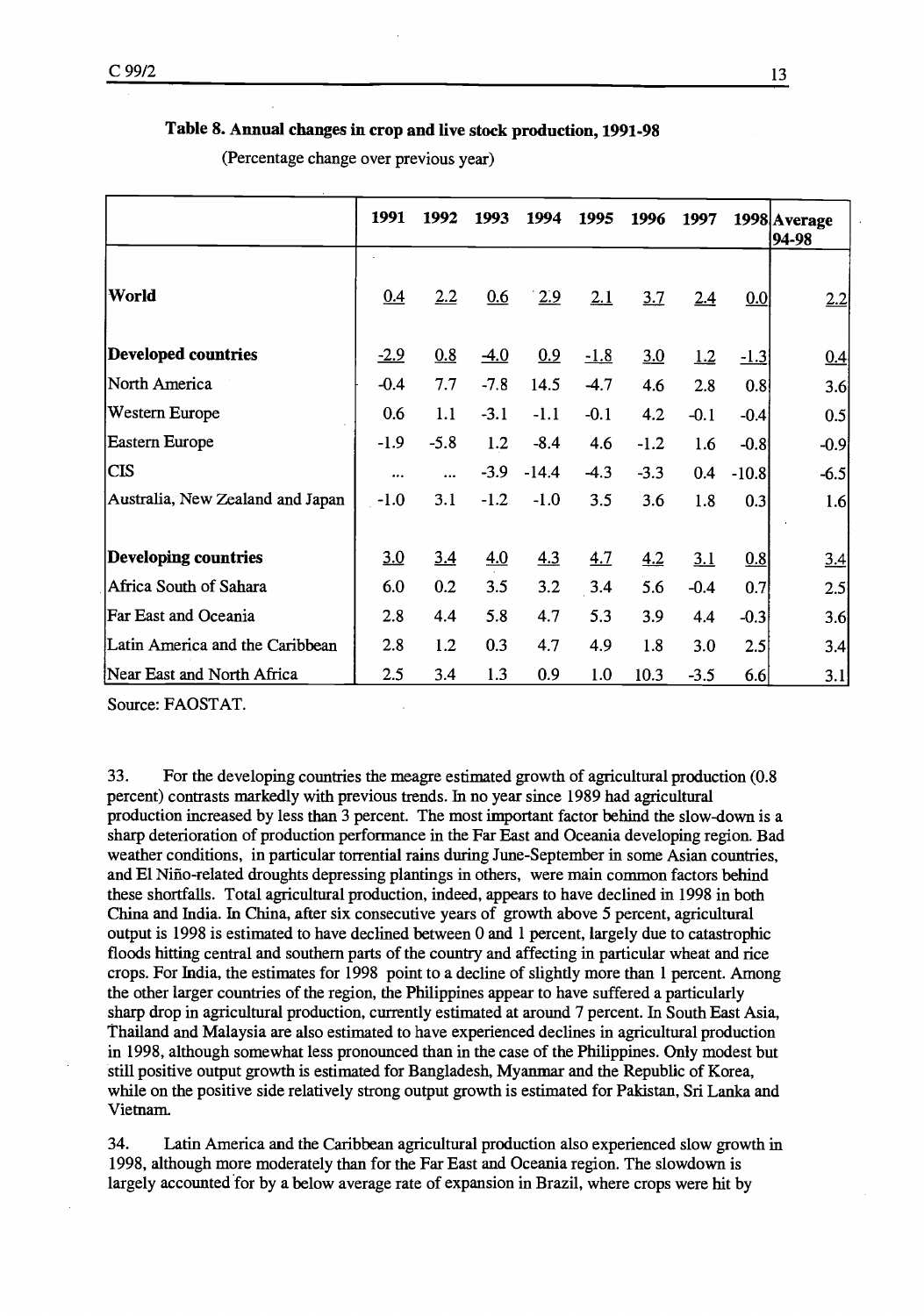droughts in parts of the country and exceptionally damaging rains affecting in particular wheat producing regions. The Andean region was affected by severe dry spells, which caused output to stagnate in some countries and actually decline in others—more markedly Peru and Bolivia. Hurricanes "Georges" in late September and "Mitch" in late October caused immense human and material losses and also damaged agriculture in several countries in Central America and the Caribbean. On the other hand, favourable performances were recorded in Argentina and Mexico and, to a smaller extent. Chile and Colombia.

Africa South of Sahara in 1998 suffered the second consecutive year of poor agricultural 35. performance, as crop and livestock production is estimated to have expanded by less than 1 percent after the marginal decline recorded in 1997. In the largest country of the region, Nigeria, agricultural production in 1998 is currently estimated to have remained stagnant following the decline of more than 6 percent recorded in 1997. Several crops, in particular cereals, were affected by bad weather as well as shortages of fertilizers, pesticides and other farm inputs. In Ethiopia production dropped significantly in 1998, by around an estimated 8 percent, while in the Democratic Republic of Congo agricultural output contracted for the third consecutive year, largely reflecting the effects of civil strife. Also in Uganda performance was relatively poor in 1998 with a slight estimated decline in output. Among the larger countries strongly improved performances in 1998 are, however, estimated for Angola, Kenya and Tanzania and to a lesser extent Ghana and Sudan, while Mozambique recorded its fourth consecutive year of very strong output growth. In southern Africa declines in output were recorded in both South Africa, Zambia and Zimbabwe, and particularly strongly in Botswana.

In the Near East and North Africa region, agricultural production in 1998 more than 36. recovered from the decline in 1997, growing by an estimated rate of more than 6 percent. A major factor behind this development was increased production in the North African contries - Algeria, Morocco, Tunisia - which had suffered a sharp weather-induced downturn in 1997. But performance also improved markedly with strong expansion of production in other countries such as the Islamic Republic of Iran, Syria and Turkey. In Egypt, by contrast, estimates currently point to a stagnation in production.

37. Among the developed countries, the decline in overall production is to a large part accounted for by the further severe contraction recorded for the CIS, where many of the major producing areas were seriously affected by drought, leading to sharply reduced cereal harvests. Production declined significantly, inter alia, in the Russsian Federation, Ukraine and Kazakhstan. At the same time, overall production declined slightly in both Eastern and Western Europe. Agricultural output likewise declined in Japan and New Zealand but is estimated to have increased by between 1 and 2 percent in Australia. In North America, agricultural production increased only marginally in the US but more strongly in Canada.

## B. AGRICULTURAL PRODUCTION TRENDS 1994-98

38. In order to put the 1998 production estimates into perspective Table 8 also provides estimates of the average annual rate of growth of production for the five-year period 1994-98. Outstanding features are:

- World agricultural production expanded at an average annual rate of 2.2 percent over the  $\bullet$ period;
- Growth in agricultural production in the developing countries significantly exceeded that in the developed countries, with an average annual rate of 3.4 percent for the former as compared to 0.4 percent for the latter. The low rate of expansion in the developed countries (0.4 percent) was the net result of a contraction in the transition countries,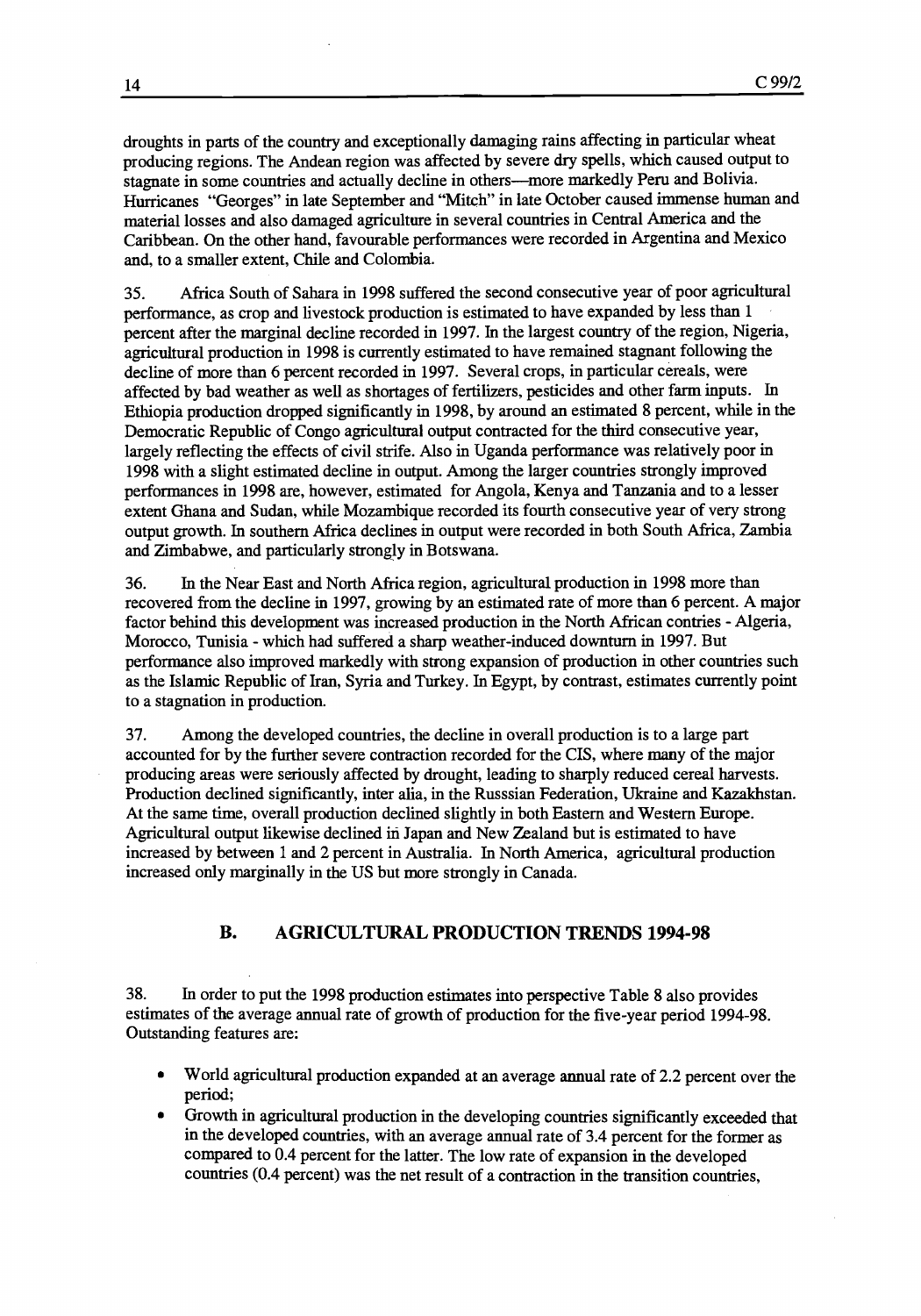particularly pronounced in the CIS; positive performances in North America and Australia; and a modest rate of growth in Western Europe.

- Among the developing countries, the Far East and Oceania region recorded the strongest production performance over the period, with agricultural production increasing at an average annual rate of 3.6 percent. Such favourable result was fuelled in particular by booming performances in China (with close to 5 percent average annual growth), but also by strong rates of expansion in other larger producer countries such as Pakistan and Vietnam.
- The period was also favourable for Latin America and the Caribbean which recorded an average annual rate of expansion (3.4 percent) only marginally lower than that of the Far East and Oceania.
- Also in the Near East and North Africa agricultural production increased at an average annual rate of more than 3 percent (i.e. 3.1 percent) but amid sharp weather-induced yearly fluctuations, affecting particularly some Northem African countries.
- Only in Africa South of Sahara did average annual agricultural production growth over the period fall short of 3 percent. The rate of expansion of only 2.5 percent implies that alone among the developing country regions output growth in Africa South of the Sahara failed to exceed population growth.

# V. FOOD SHORTAGES

39. The number of countries facing food emergencies stood at 37 as of August 1999, the same as at the end of 1998, but with changes in their distribution by region.

40. In eastem Africa, the food outlook has deteriorated, mainly due to adverse weather. In Somalia, the current main "Gu" season has largely failed due to erratic and insufficient rains, armyworm outbreaks, and unusually high temperatures. It is estimated that 1 million people face serious food shortages in the 1999/2000 marketing year (August/July). In Ethiopia, food assistance is needed until at least the next harvest in November for about 5.3 million people, including those affected by the failure of the 1999 "Belg" crop, caused by inadequate rainfall. In Uganda, a prolonged drought in western parts has caused a near-total failure of crops and severely affected livestock. More than half a million rural people, particularly pastoralists, are reported to be experiencing severe food shortages. In Tanzania, serious localised crop failures are reported in several regions, particularly in Shinyanga Region where cash and food crop production is anticipated to fall by as much as 40 percent, mainly due to erratic rains and an outbreak of arrnyworms. In Kenya, significant crop output reductions are forecast in the Eastern, Central and Rift Valley Provinces due to drought. Worsening nutritional conditions are reported in pastoral and agro-pastoral districts; the Government has recently doubled its allocation of relief food to 8 000 tonnes of maize per month. In Eritrea, despite a satisfactory harvest in 1998, the food situation is very tight for the displaced people from the areas of conflict with neighbouring Ethiopia and for deportees from the latter country. In the Sudan, tens of thousands of people displaced by recent floods are reported to be in need of urgent food assistance. In addition, despite the overall satisfactory food supply situation in the north, some 2.4 million people in the south still depend on ernergency food assistance due to the long running civil conflict. Distribution of relief assistance is hampered by insecurity, land mines and poor road conditions. In Burundi and Rwanda, inadequate rainfall affected the recently harvested 1999 B season crops, particularly cereals and pulses, while food production activities in parts of both countries continue to be disrupted by population displacement due to insecurity.

41. In western Africa, the record crops harvested in late 1998 in the main producing countries of the Sahel enabled farmers to replenish their stocks and, therefore, the food supply situation is generally satisfactory, except in some localised areas of Mauritania and Chad. Average to above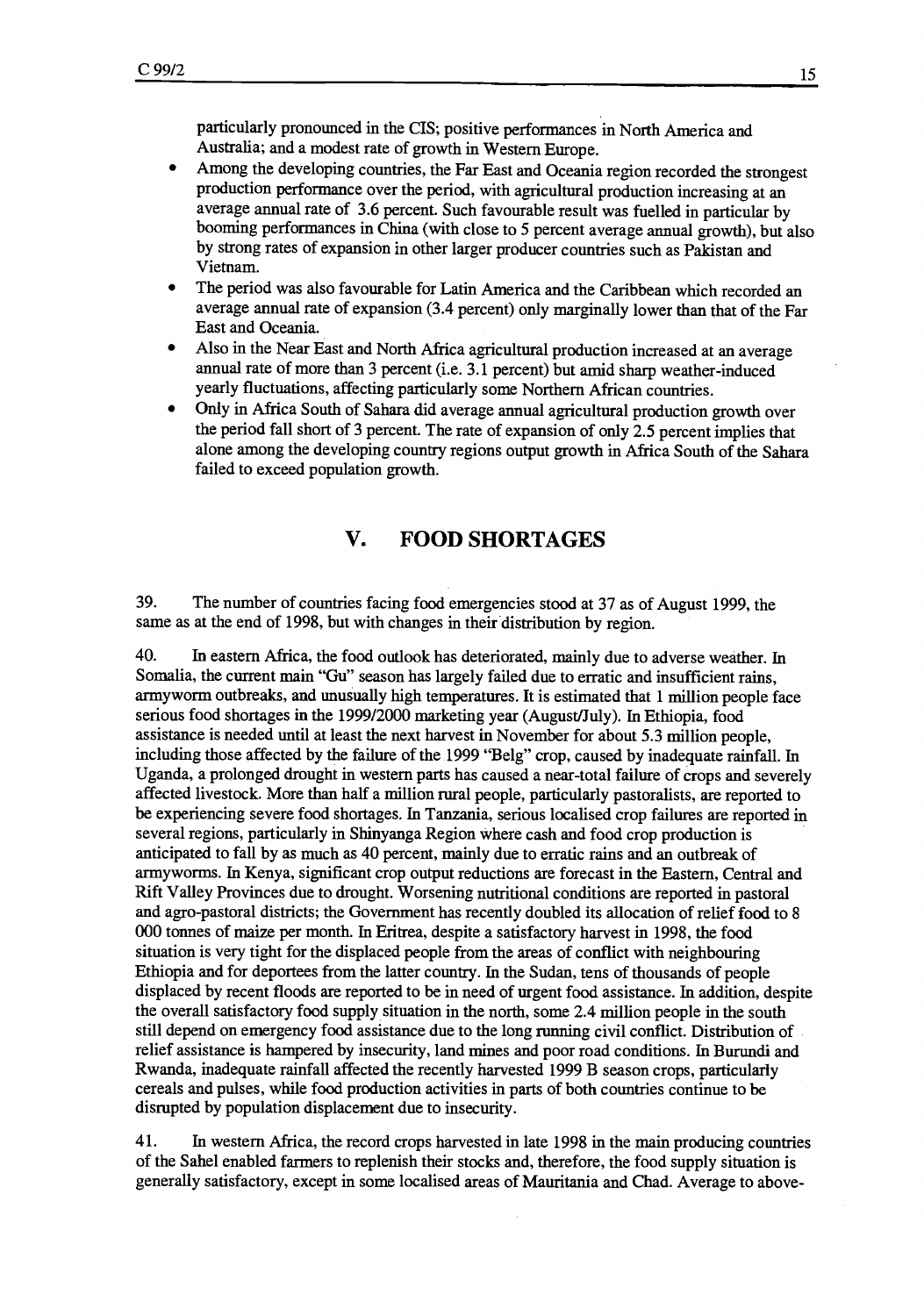average harvests were also gathered in most coastal countries along the Gulf of Guinea, except in Sierra Leone and Togo. The food outlook in Sierra Leone continues to be unfavourable due to persistent insecurity. Food supply and crop prospects have improved in Liberia due to peace and rehabilitation programmes, but the food situation remains unsatisfactory, with a high dependency on food aid.

In central Africa, intensified civil strife in the Republic of Congo has disrupted 42. agricultural and marketing activities, pointing to another reduced harvest in 1999, while prospects in the Democratic Republic of Congo remain uncertain depending on developments in the security situation following the recent cease-fire agreement.

In southern Africa, the food outlook is very bleak in Angola, reflecting the escalation of 43. the civil war since December last year. Large-scale population displacement in rural areas is reported, with farm families abandoning their farms and homes to take refuge in government-held towns and cities or in neighbouring countries. Although average to above average rainfall was received in the country, significantly reduced yields are estimated in many areas due to abandorunent of fields. By August 1999, the number of newly displaced people was estimated at 1 6 million, most of whom are in provincial capitals and towns cut off from the rest of the country by road closures due to insecurity and land mines. Distribution of relief assistance is, therefore, problematic and has to be mainly by costly air transport. Elsewhere in southern Africa, a tightening of the food supply is anticipated in Botswana, Lesotho, Namibia and Zimbabwe, following two consecutive below-average harvests, but commercial imports are expected to cover most of the deficit. In South Africa, the annual exportable surplus of maize has been substantially reduced, which means that food-deficit neighbouring countries may need to source imports from elsewhere.

In Asia, the Democratic Peoples Republic of Korea remains the country affected more 44. severely by chronic food supply difficulties, which are due to a combination of natural disasters since 1995 and economic problems that have constrained the supply of essential inputs to agriculture. This has resulted in seriously reduced domestic food production and the country has had to rely on large scale intemational assistance. Elsewhere, in Bangladesh food assistance is also being provided to victims of floods in July last year, which destroyed property and caused a significant number of deaths. Food supply problems also persist in Mongolia for vulnerable groups due to problems of economic transition and declining agricultural production due to the break-up of state farms.

45. In several countries of the Near East, the worst drought in decades has severely reduced food output. In Afghanistan, a sharply reduced 1999 cereal crop due to low precipitation and an outbreak of pests has led to a record level of cereal import requirement for the 1999/2000 marketing year (July/June). Some 1.1 million vulnerable people are being targeted for emergency food assistance. In Iraq, a severe drought has damaged nearly half of the total cultivated area in 1999 and will exacerbate the existing food and nutritional problems in the country. In Jordan, the drought has resulted in the lowest recorded domestic cereal harvest, leaving some 180 000 small scale herders and landless rural households in need of emergency food assistance. Similarly, the drought has severely damaged crops and pastures in Syria, leaving thousands of Bedouin herders in need of assistance.

46. In Latin America, the outtum of the 1999/2000 first season cereal and bean crops in Central America and the Caribbean is expected to be back to average levels in most countries, following the immense crop losses caused by hurricanes "Georges" and "Mitch" in late 1998. Food assistance is still being provided in Honduras and Nicaragua, as well as in Haiti, while technical assistance projects for the rehabilitation of the agricultural sector are being implemented in the affected countries with the support of the international community. In Cuba, prolonged dry weather has seriously affected minor foodcrops, fruits and pastures, particularly in the eastern provinces of the country.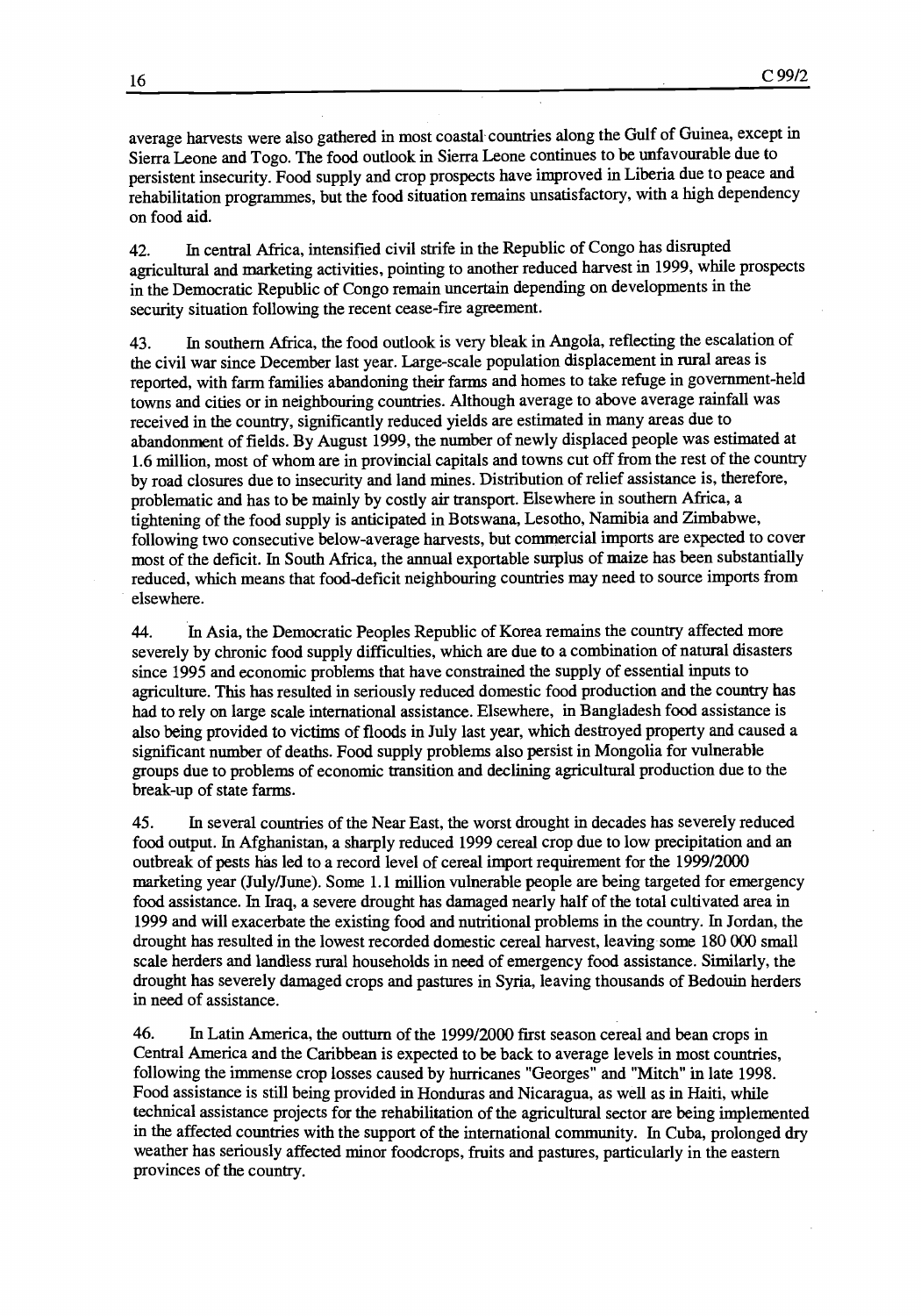47. In the Commonwealth of Independent States (CIS), the financial crisis in the Russian Federation in the fall of 1998 has aggravated food supply and access problems (see section 2). The overall food supply situation is not critical, but the hardship experienced by the poor has been exacerbated .Vulnerable groups in Armenia, Azerbaijan, Georgia,Tajikistan and in remote areas of the Russian Federation continue to need targetted assistance. Food aid shipments to the Russian Federation to relieve the tight supply situation for grains are still in course.

48. In Europe, food assistance is beimg provided to needy people, in particular war-affected people on the Federal Republic of Yugoslavia, 'including Kosovo retumees and internally displaced persons, as well as refugees from the Bosnia and Croatian conflicts.

# VI. SUPPLY/DEMAND SITUATION FOR MAJOR COMMODITIES

## A. CEREALS: SUPPLY AND DEMAND

49. As of August, indications on the 1999 crop continue to point to a small reduction in world cereal production for the second consecutive year. Based on the latest estimates for crops already harvested, and the condition of those still in the ground, and assuming normal weather until the end of the harvest, world cereal production in 1999 is forecast at 1 870 million tonnes (including milled rice), less than one percent down from reduced harvests in 1998. The anticipated decline is forecast to be more profound in the case of wheat, as production is likely to reach 579 million tonnes, down alinost 3 percent from the 1998 reduced levels. World production of coarse grains is also expected to decline, although the output would still remain above trend and the expected decline is likely to be limited to less than one percent. By contrast, world rice production in 1999 is tentatively put at the all-time high of 392 million tonnes (milled), assuming minimum floodrelated crop damages in Asia, up over 2 percent from 1998.

50. While on the supply side, the estimates are becoming firmer, the demand-related issues have yet to be determined. Global cereal **utilization** in 1999/2000 is forecast to rise only slightly, just less than one percent. Overall, the growth in direct food consumption of cereals is expected to keep pace with population increase but the total volume of cereals destined for animal feed is expected to decline for the second consecutive year. The bulk of this decrease, however, is anticipated to be in the developed countries, mainly due to a further contraction in demand for livestock products in the Russian Federation. By contrast, with the resumption of economic growth in several Asian countries, aggregate feed use in the developing countries, as a group, is forecast to grow by at least 2 percent, pointing to the first significant expansion since the beginning of the financial crisis in some Southeast Asian countries over two years ago.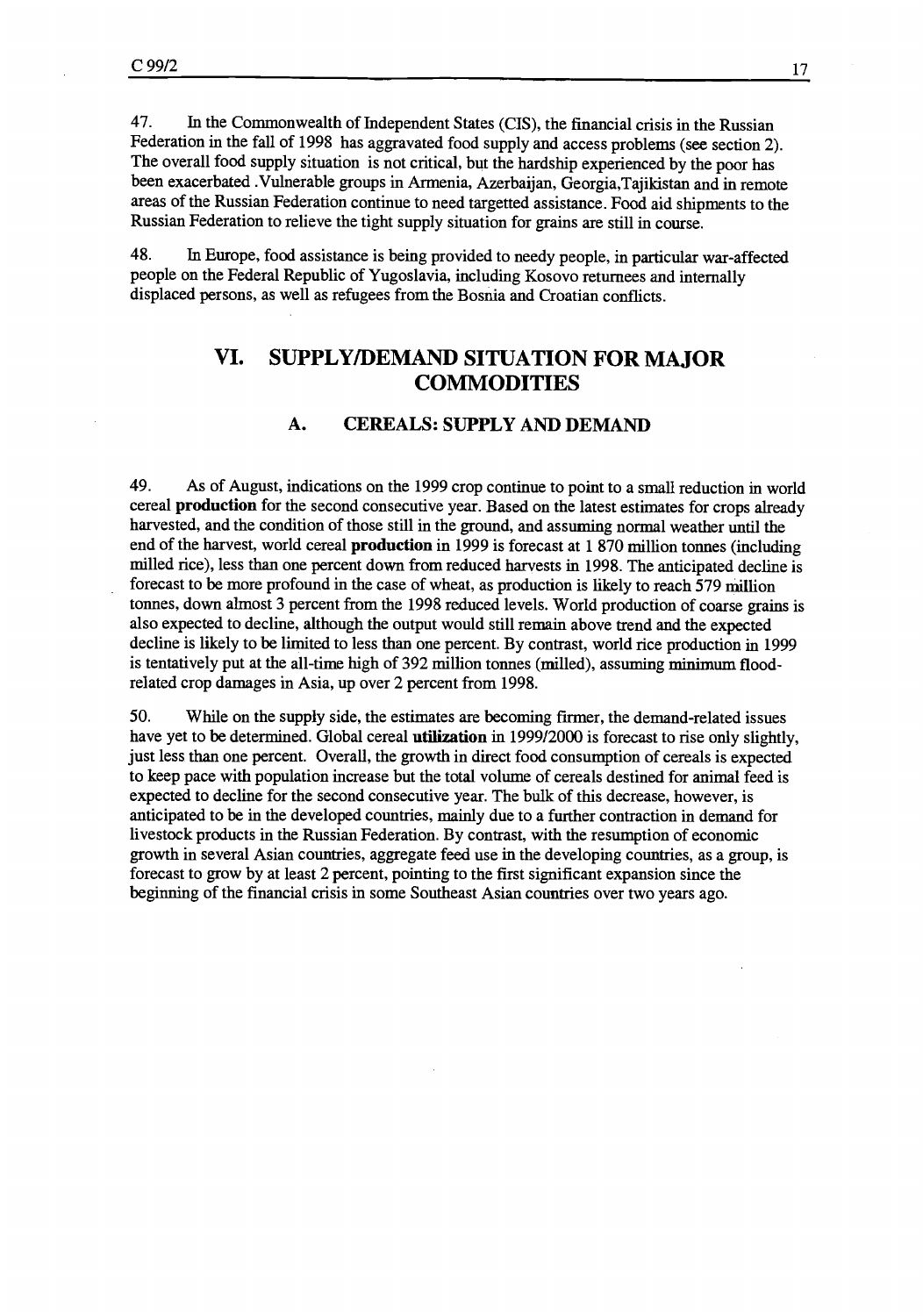51. While demand is forecast to grow only marginally, it would still exceed production and, hence, would lead to a draw down of carryover stocks. Although a contraction in world cereal stocks is highly probable, the reduction would be largely limited to wheat and barley stocks, whereas rice inventories could in fact increase. The forecast for world cereal stocks by the close of the seasons ending in the year 2000 is put at 323 million tonnes, some 14 million tonnes, or 4 percent, below their reduced opening levels. At the current forecast level, the ratio of global cereal carryovers to trend utilization in 2000/01 would be 16.9 percent, approaching the 17 to 18 percent range which the FAO Secretariat considers the minimum necessary to safeguard world food security. Nevertheless, the moderate build-up of stocks in the major exporting countries in recent years, which constitute an import buffer against any sudden global production shortfall, is expected to represent at least 45 percent of the global total, which is close to the previous year and significantly above the average level registered in more recent years.



B. CEREAL PRICES

52. Over the past two years, the global cereal markets faced the slump affecting nearly all major commodity markets. International prices for most cereals remained under downward pressure in view of relatively abundant supplies and depressed economic conditions in many parts of the world. For most types of cereals, the 1999 crop year is also marked with oversupply, which reduces prospects for any significant price recovery at least in the short-term.

53. Higher export availability in view of a contraction in world commercial trade in wheat led to lower prices in 1998. More recently, after declining to seasonally low levels in June and early July, the global wheat market witnessed an exceptionally volatile period through mid-August 1999, as prices were affected by weather-induced rallies in maize and soybean markets. However, the underlying supply and demand fundamentals provide little support for any sustained recovery in wheat prices in the coming months, given the likelihood of only a small decline in 1999 production and relatively large stock carryovers.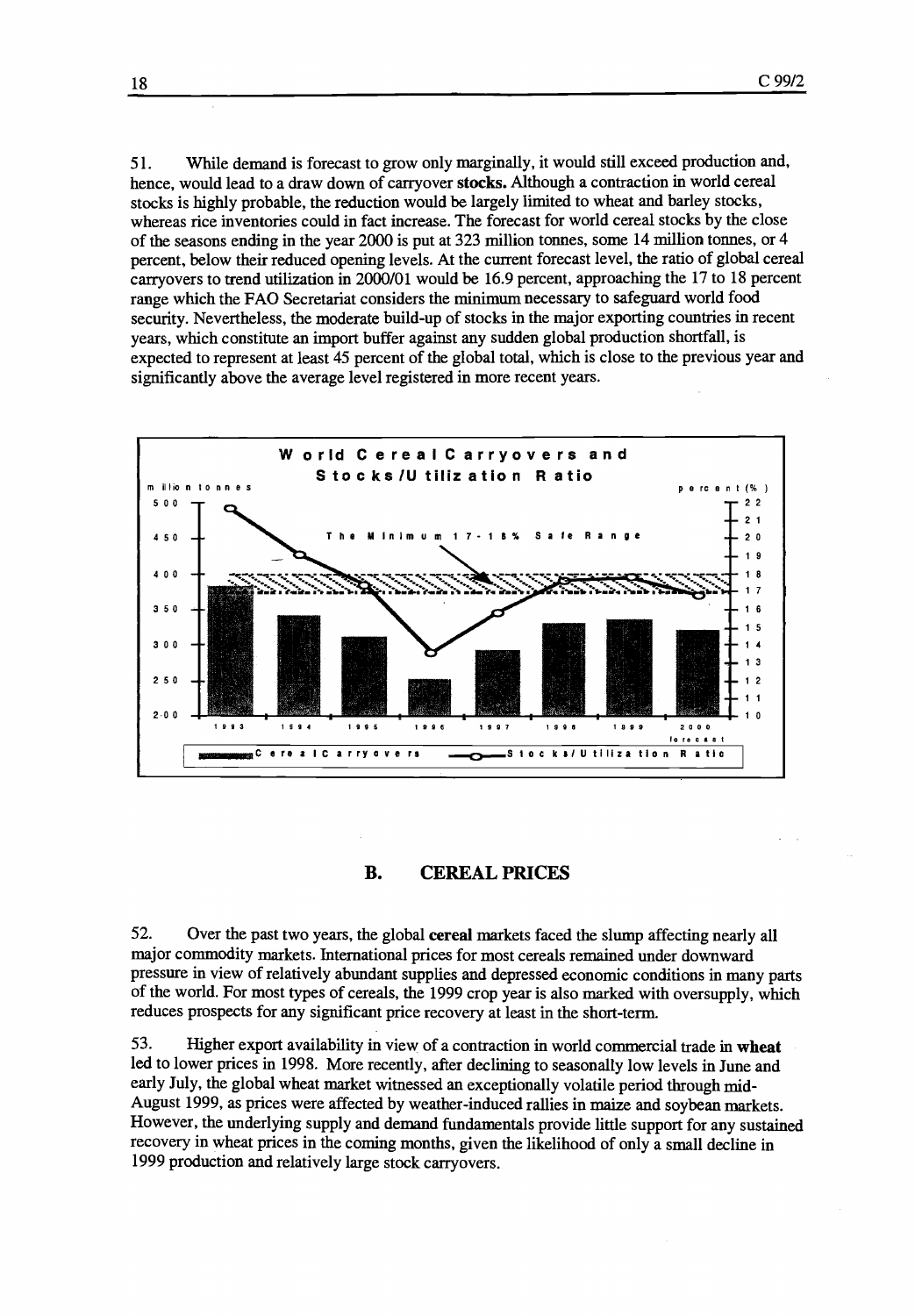|                              | Wheat                                                 | <b>Maize</b>          | Sorghum           | Rice                         |
|------------------------------|-------------------------------------------------------|-----------------------|-------------------|------------------------------|
|                              | U.S. No. 2 Hard                                       | <b>U.S. No. 2</b>     | <b>U.S. No. 2</b> | <b>Export price</b><br>index |
|                              | Winter Ord. Prot.                                     | Yellow                | Yellow            |                              |
|                              | 1/                                                    | $\mathbf{2}^{\prime}$ | $1\!\prime$       |                              |
|                              | (U.S. \$/tonne)                                       | $(U.S.$ \$/tonne)     | (U.S. \$/tonne)   | $1982 - 84 = 100$ )          |
|                              |                                                       |                       |                   |                              |
| 1994                         | 151                                                   | 107                   | 105               | 114                          |
| 1995                         | 179                                                   | 124                   | 123               | 129                          |
| 1996                         | 209                                                   | 165                   | 153               | 136                          |
| 1997                         | 162                                                   | 117                   | 114               | 127                          |
| 1998                         | 129                                                   | 102                   | 101               | 127                          |
| 1999 - January               | 126                                                   | 98                    | 96                | 125                          |
| February                     | 119                                                   | 94                    | 94                | 120                          |
| <b>March</b>                 | 119                                                   | 97                    | 92                | 116                          |
| <b>April</b>                 | 115                                                   | 94                    | 88                | 112                          |
| <b>May</b>                   | 112                                                   | 93                    | 89                | 113                          |
| June                         | 112                                                   | 94                    | 90                | 115                          |
| July                         | 106                                                   | 80                    | 79                | 114                          |
| <b>August</b>                | 115                                                   | 72                    | 85                | 114                          |
|                              |                                                       |                       |                   |                              |
|                              | Source: International Grain Council, USDA and Reuters |                       |                   |                              |
|                              |                                                       |                       |                   |                              |
| 1/ F.o.b. U.S. Gulf Ports    |                                                       |                       |                   |                              |
| 2/ Delivered U.S. Gulf Ports |                                                       |                       |                   |                              |

54. Abundant supplies and a lack of strong denaand in 1998 also drove international prices of coarse grains below the previous year's already low levels. In recent months, the fear of reduced crop prospects in the US gave way to sharp increases in prices, but overall the upside movement remained limited. Given this season's likely resumption of large maize exports from China and with the overall crop prospects for both soybean and maize remaining favourable, any further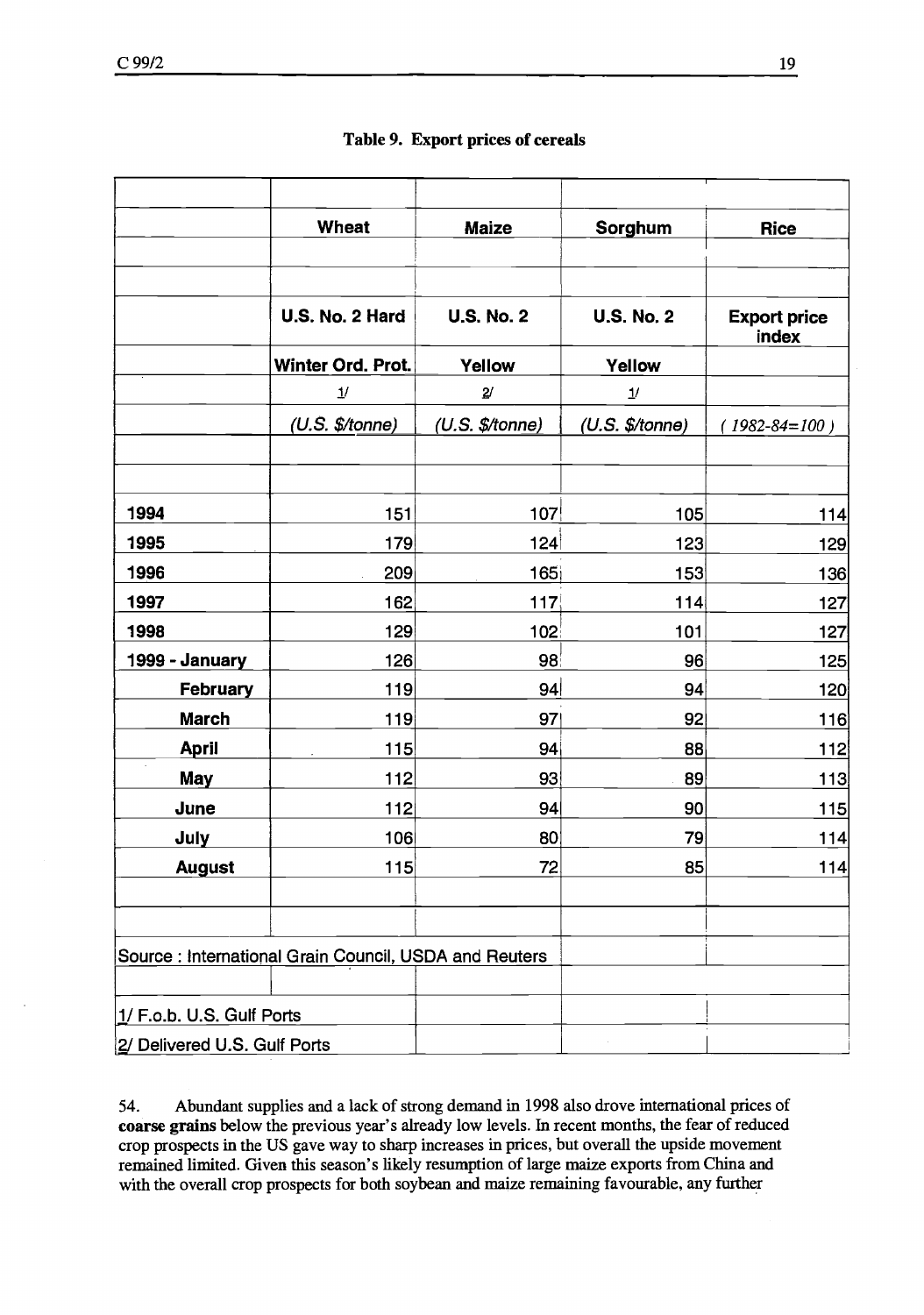strengthening of prices would largely depend on import demand, which based on the current forecast, is unlikely to expand significantly.

International rice trade reached an all-time high in 1998 but the availability of abundant 55. exportable supplies prevented prices from rising, in comparison to the preceding years. The situation in 1999 is much different from that of the previous year. A recovery in production in many of the major importing countries has resulted in less import demand on the international market amidst ample exportable supplies, hence a decline in prices, a development which is likely to continue through the rest of the year.

#### C. OILSEEDS, OILS AND MEALS

56. Global production of the seven major oilcrops in 1998/99 is estimated at almost 310 million tornes, a new record after the 305 million tonnes reached in 1997/98. The rise in output is mainly on account of increases in the production of sunflowerseed, groundnut and rapeseed, which more than offset reduced production in and copra. Soybean output is estimated to remain unchanged at the global level, with reduced - but still above average - crops in South America being offset by a record crop, for the second consecutive year, in the United States. The crop production estimates translate into a record global production of oils and fats of around 109 million tonnes in 1998/99, compared to 104 million tonnes in the previous season. Global utilization of oils and fats is forecast to continue to expand in 1998/99, albeit at a below average rate of 2 percent, reaching 107 million tonnes. Relatively high prices compared to the first half of the 1990s and the economic crisis that has affected several countries since 1997 explain the relatively modest increase in global demand.

|         |                   | <b>FAO</b> indices of international<br>market prices | Average<br>linternational<br>market prices |         |
|---------|-------------------|------------------------------------------------------|--------------------------------------------|---------|
|         |                   | Edible/soap fats<br>and oils                         | Oilcakes and<br>meals                      | Soybean |
|         |                   | (1990-92=100)                                        |                                            |         |
|         | October/September |                                                      |                                            |         |
| 1993/94 |                   | 128                                                  | 93                                         | 259     |
| 1994/95 |                   | 154                                                  | 94                                         | 247     |
| 1995/96 |                   | 140<br>ă.                                            | 128                                        | 303     |
| 1996/97 | Oct.-March        | 136                                                  | 134                                        | 301     |
|         | - April-Sept.     | 134                                                  | 132                                        | 295     |
| 1997/98 | - Oct.-March      | 151                                                  | 130                                        | 277     |
|         | - April-Sept.     | 159                                                  | 103                                        | 236     |
| 1998/99 | Oct.-March        | 142                                                  | 90                                         | 219     |
|         | - April-July      | 114                                                  | 72                                         | 196     |

#### Table 10. International prices for oilseed-based products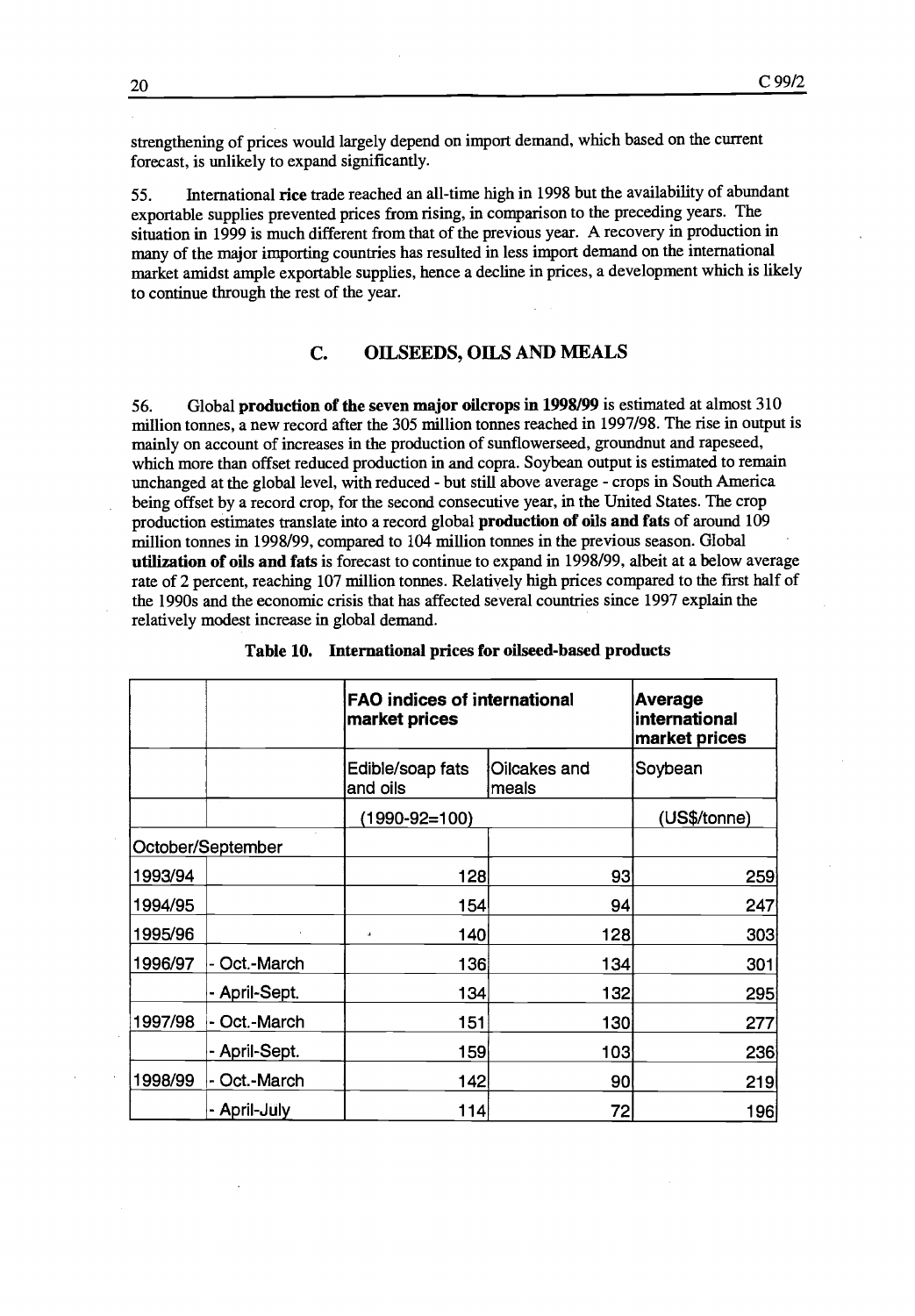#### D. MEAT/LIVESTOCK

57. Despite regional financial crises in 1998, with low grain prices and growing demand for meat products, global livestock output grew at a relatively robust 2.4 percent in 1998 to surpass 218 million tonnes. This growth is expected to slow in 1999 with total meat production forecast to move up by 2 percent to 222 9 million tonnes, supported in part by favourable producer returns as feed grain prices remain low. Production in developing countries, the fastest growing segment of the world meat market, could grow by about 3 percent in 1999 to 118.8 million tons. Much of the expected growth in production is centered in Asia, while strong growth is also forecast in Latin America as a result of the devaluation of the Brazilian currency, and some recovery is likely also in Africa.

58. The global meat market in 1999 is witnessing a hesitant price recovery, after ample supplies, combined with a sharp contraction in import demand as a result of financial crises in Asia and Russia, had led to a 9 point drop in the FAO price index for meats in 1998. The FAO price index for meats has been declining since the early 1990's, but the scale of the price drop in 1998 is adversely affecting the meat industries, particularly of pigmeat, in both the United States and Europe. Slowing production growth in the developed countries and a slight recovery in import demand is giving some support to higher prices in 1999.

| FAO Price Index for Meats, Base<br>Year 1990-1992 |    |    |
|---------------------------------------------------|----|----|
| 1995                                              | 90 |    |
| 1996                                              | 88 |    |
| 1997                                              | 88 |    |
| 1998                                              | 79 |    |
| January 99                                        |    | 80 |
| February 99                                       |    | 79 |
| March 99                                          |    | 75 |
| April 99                                          |    | 80 |
| May 99                                            |    | 85 |
|                                                   |    |    |
|                                                   |    |    |

#### Table 11. FAO price index for meats

## E. COTTON

59. Global cotton production in the marketing year to 31 July 1999 is estimated at around 18.4 million tonnes, 8 percent lower than the previous season. However, consumption has been weakened by the poor economic performance of many countries. As a result, stocks remain at high levels and prices have tended downwards. In addition, the change in China's status from an importer to an exporter of cotton has had a depressing impact on the market. Many of the countries which import cotton for processing and re-export, including Brazil and some of the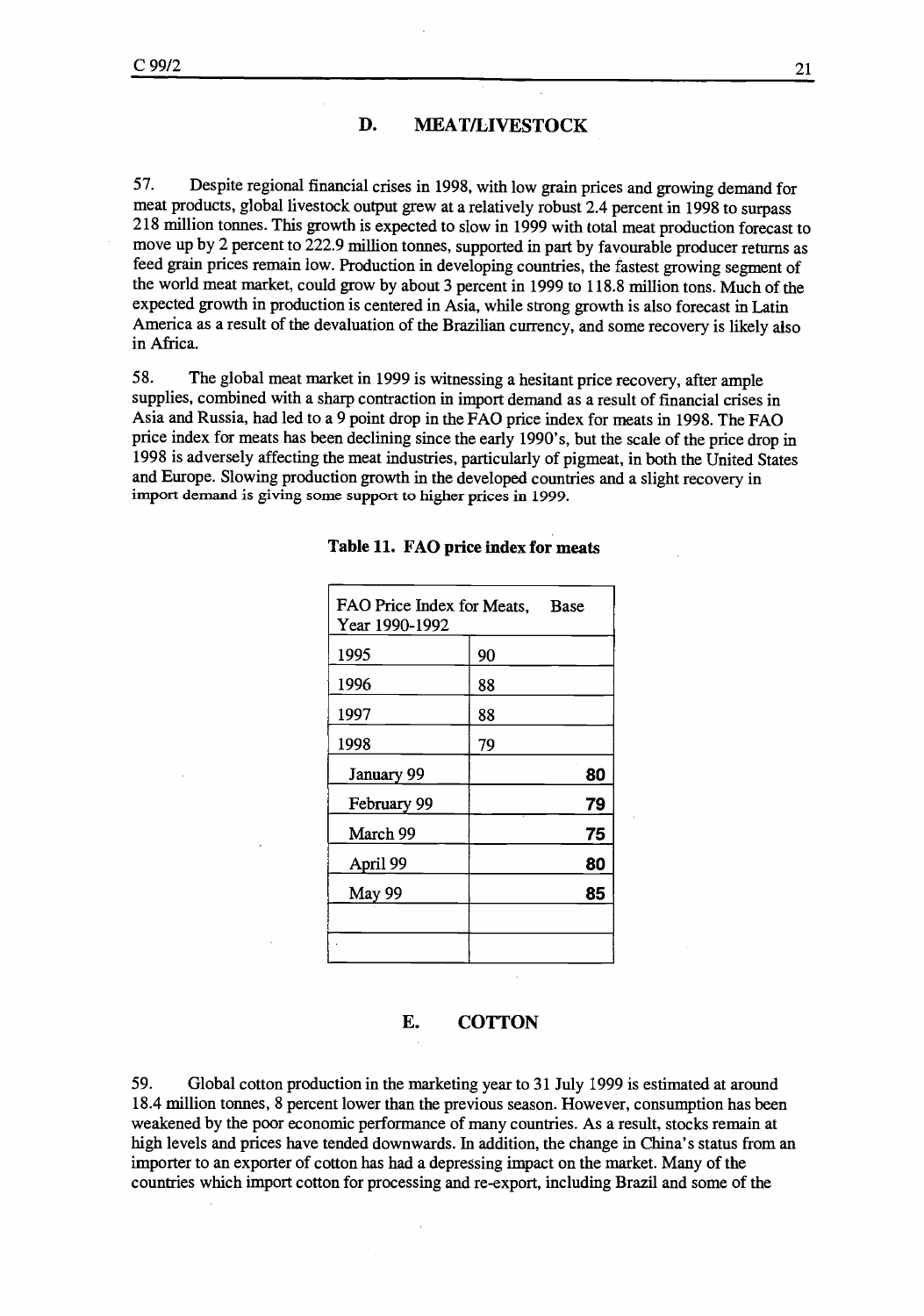Asian countries in this category, are likely to increase their purchases in the coming year. However, if yields retum to more normal levels, production is likely to increase by more than one million tonnes in the 1999/2000 season, leading to a further accumulation of stocks, and offering little prospect for a significant recovery in prices.

|            | US cents per kg. |
|------------|------------------|
| 1994       | 79.97            |
| 1995       | 98.11            |
| 1996       | 80.41            |
| 1997       | 79.23            |
| 1998       | 65.27            |
| 1999 Jan   | 55.78            |
| Feb        | 56.16            |
| Mar        | 56.73            |
| Apr        | 57.88            |
| May        | 59.82            |
| Jun        | 58.3             |
| July       | 54.34            |
| Aug (Est.) | 51               |

#### Table 12. Cotton prices: Cotlok 'A' index

#### F. COFFEE

60. World coffee prices fell by 23 percent during 1998, with the ICO composite price decreasing from 131 US cents per pound in January to 101 US cents per pound in December. From its January-February peak of 131 US cents, prices had fallen to the lowest of 1998 in October, where the composite price reached 95 cents per pound. The main reasons for the decline were Brazil's bumper crop and increased concerns about a deteriorating Brazilian economy, which encouraged Brazilian coffee exporters to convert their coffee stocks into foreign currencies. Reflecting this situation, prices for Arabica coffee dropped sharply. Prices declined further in 1999 following the Brazilan Real's 40 percent devaluation in January 1999. The composite indicator price had fallen to 86 US cents by April 1999 as crop prospects continued to be good.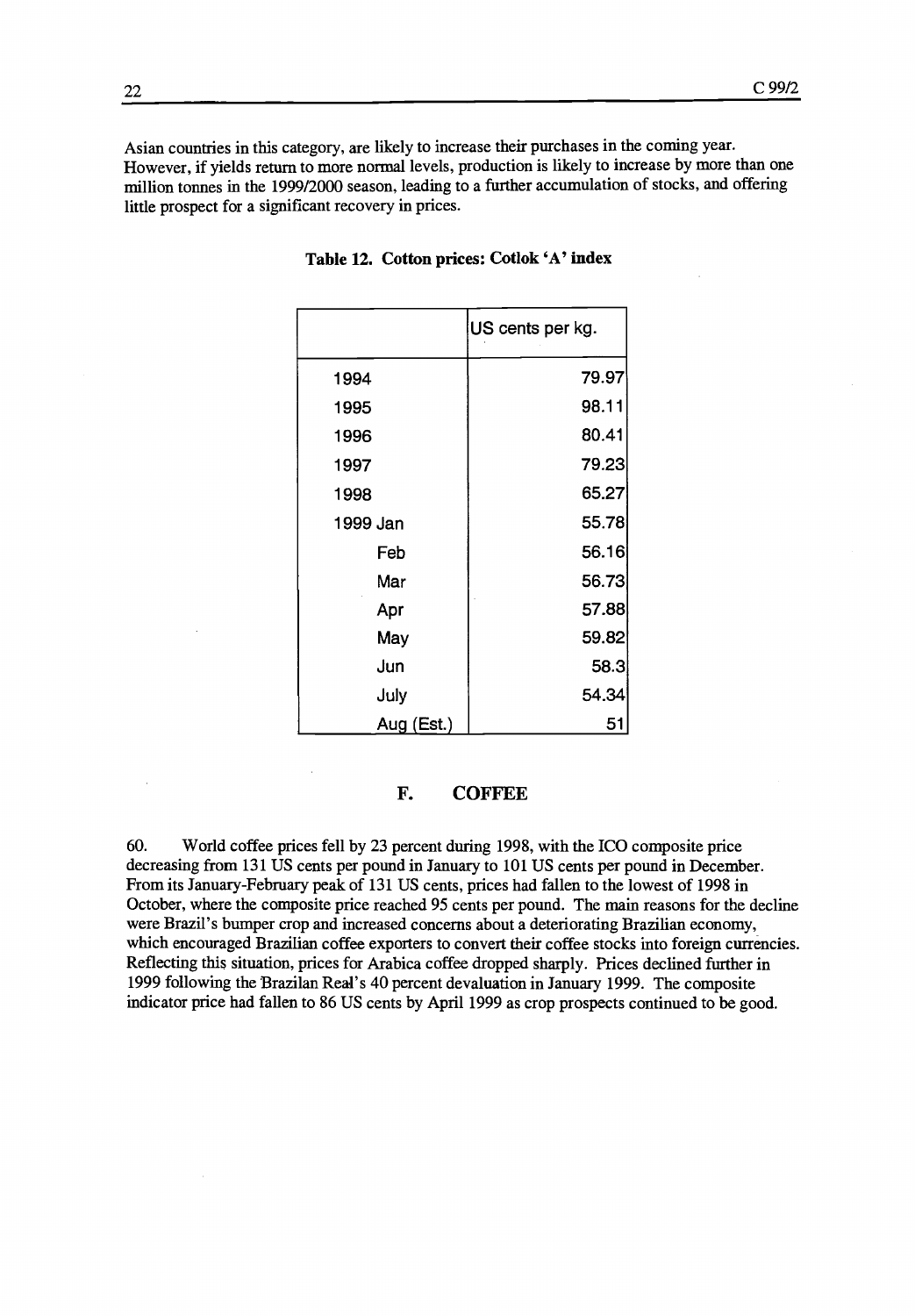| <b>COFFEE</b> | <b>COCOA</b> | <b>TEA</b> | <b>SUGAR</b> | <b>BANANAS</b> |
|---------------|--------------|------------|--------------|----------------|
|               |              |            |              |                |
| .             |              |            |              |                |
|               |              |            |              |                |
| 2964          | 1396         | 1419       | 267          | 1016           |
| 3052          | 1433         | 1423       | 293          | 1053           |
| 2250          | 1456         | 1640       | 264          | 939            |
| 2952          | 1619         | 2005       | 251          | 845            |
| 2402          | 1676         | 2002       | 197          | 943            |
| 2146          | 1712         | 1904       | 190          | 1002           |
| 2232          | 1684         | 1943       | 187          | 960            |
| 2112          | 1687         | 1862       | 159          | 963            |
| 2095          | 1646         | 1806       | 164          | 731            |
| 2166          | 1595         | 1771       | 178          | 837            |
| 2221          | 1515         | 1694       | 178          | 631            |
| 2152          | 1455         | 1763       | 179          | 1980           |
| 2036          | 1408         | 1650       | 150          | 1949           |
| 1971          | 1313         | 1863       | 133          | 2160           |
| 1890          | 1186         | 1602       | 119          | 1793           |
| 1973          | 1063         | 1734       | 127          | 1640           |
| 1907          | 1162         | 1739       | 133          |                |
|               |              |            |              |                |

# Table 13. Export prices for selected tropical products

| <b>NOTE :</b> | Coffee : ICO composite price.                              |
|---------------|------------------------------------------------------------|
|               | Cocoa : ICCO daily average<br>price.                       |
|               | : Composite price of Calcutta, Colombo, Cochin, and<br>Tea |
|               | Mombasa markets.                                           |
|               | Sugar: ISA daily average price.                            |
|               | Bananas: Germany, Central America, f.o.r. Hamburg          |
|               |                                                            |
| Source:       | Beverages and Tropical Fruit Group (ESCR)                  |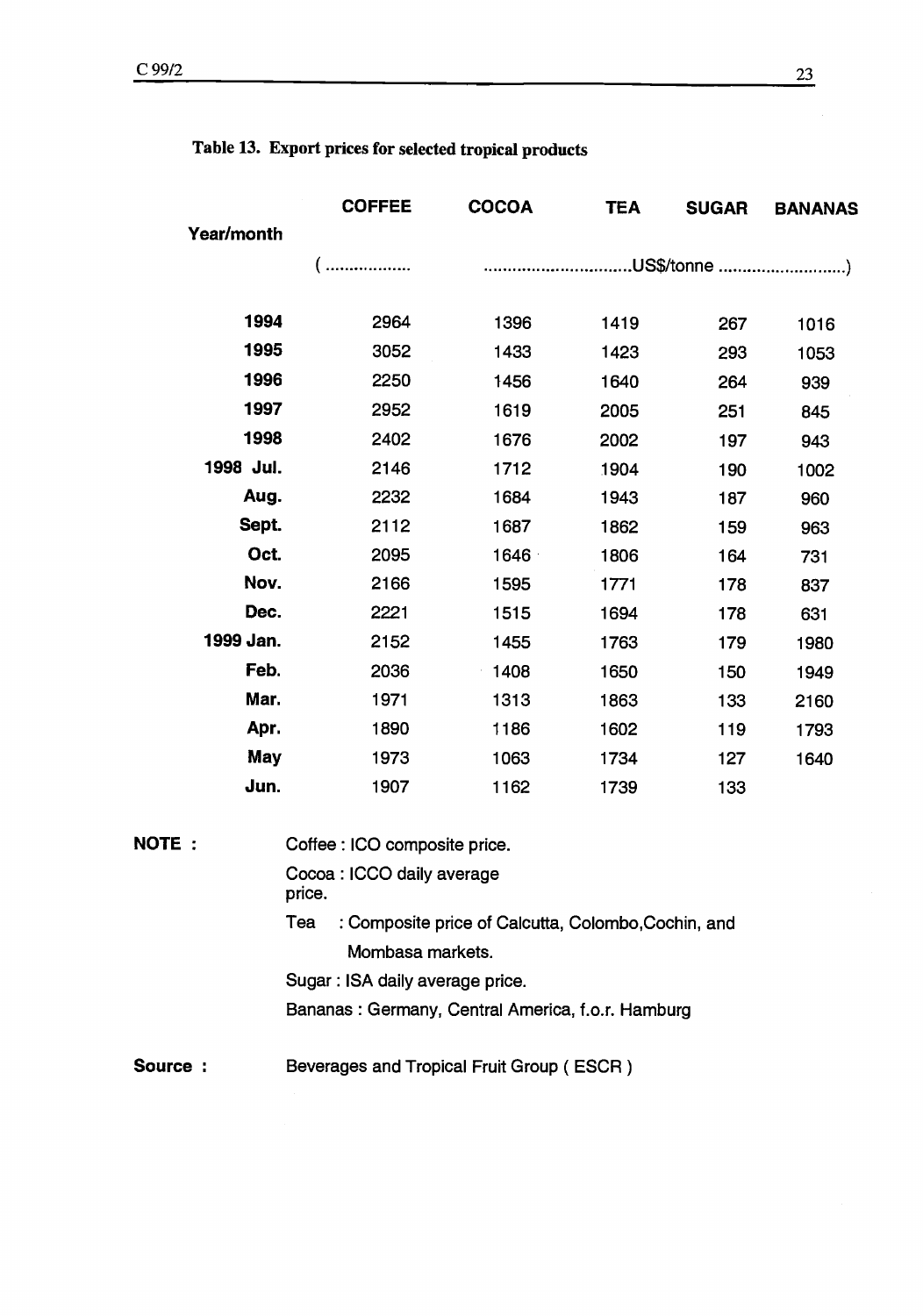#### G. COCOA

61. After a temporary surge in May 1998, when prices reached an eleven-year-high of 81 US cents per pound, prices began to weaken in August and fell to 69 US cents per pound by December 1998 due to large supplies and continued weak demand worldwide. Prices continued to decline in 1999 and had reached 48 US cents per pound by May.

#### H. TEA

62. Black tea prices improved further during the first two months of 1998 and reached the highest level since 1985. However, the price failed to maintain its vigour in March and continued to fall through the rest of the year, as world tea production increased in response to favourable weather and import demand, in particular for Russia, weakened. By December 1998, the composite tea price had fallen to 169 US cents per kg. In the first quarter in 1999 reduced Russian imports added further downward pressure on prices in India and Sri Lanka while Mombasa prices enjoyed a modest increase.

#### I. SUGAR

The 1998/99 season (October-September) opened with prices 35 percent lower than those 63. a year earlier. Prices rose slightly in November 1998 and stablized until mid-January 1999. The main reasons for the weak sugar prices throughout this period were adverse economic conditions that dampened import demand for sugar, particularly in some major importing countries including the Russian Federation, the Republic of Korea and Indonesia and continuing growth in production and rising stocks. In mid-January 1999, prices dropped reflecting the Brazilian Real's 40 percent devaluation, which caused exports from Brazil to increase sharply and added further supplies to the world market. Reflecting this over-supply situation, prices fell to an eleven-year-low in April 1999, but strengthened in May/June 1999 mainly reflecting a rise in imports into the Russian Federation.

#### J. BANANAS

64. Global banana exports suffered their first contraction in a decade in 1998, as output in Latin America was affected by particularly bad weather conditions and some labour related problems. As a result, banana export earnings dropped by almost 6 percent to around US\$4.9 billion.

During the first quarter of 1999 banana import prices remained relatively firm in most 65. major markets. During the second quarter and into the third quarter of the year however, prices came under downward pressure as a result of very heavy supply from major exporters, where production recovered from previous weather related problems, weaker demand in Russia and CIS markets, a large northern hemisphere stone fruit crop and market disruptions due to the armed conflict in the Balkans.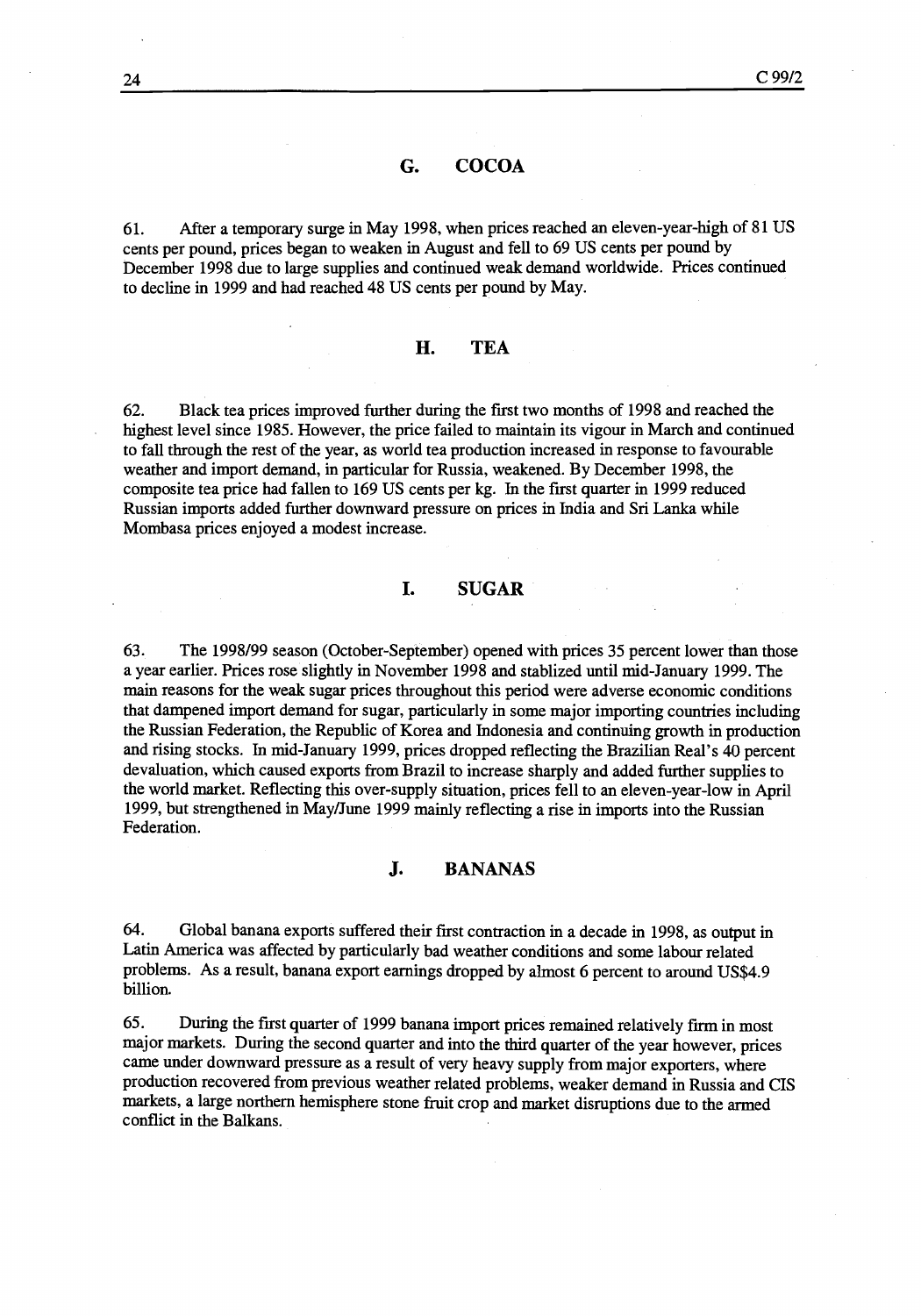# VIL TRENDS IN OFFICIAL DEVELOPMENT ASSISTANCE TO AGRICULTURE

66. Table 14 illustrates trends in constant prices over the 1980s and 1990s in official development assistence (ODA) provided to agriculture. The table shows an increasing trend in total ODA over the 1980s and early 1990s, followed by a quite significant decline in the second half of the 1990s. The table also shows, however, that ODA provided to agriculture has been declining in constant prices since the late 1980s and throughout the 1990s and has almost halved in the last ten years from US\$ 14-15 billion to US\$ 7. 5 billion (95-97 average).

#### Table 14. Official development assistance, 1980-1997

|                                                                    | 80-82 | 83-85 | 86-88 | 89-91 | 92-94 | 95-97 |
|--------------------------------------------------------------------|-------|-------|-------|-------|-------|-------|
| <b>Total ODA</b> (billions of 1995 US\$)                           | 50.9  | 58.1  | 59.7  | 63.8  | 64.6  | 53.8  |
| <b>ODA</b> to agriculture (billions of 1995 US\$)                  | 12.3  | 14.1  | 14.8  | 11.2  | 9.5   | 7.5   |
| Agricultural ODA as % of total ODA                                 | 24    | 24    | 25    | 18    | 15    | 14    |
| Share of agriculture in developing country<br>$ GDP, \%$           | 19    | 18    | 17    | 16    | 14    | 14    |
| Share of rural population in developing<br>country population, $%$ | 71    |       |       | 66    |       | 62    |

(3-year annual averages)

67. As a result, agricultural ODA has been declining not only in absolute terms, but also when measured as a share of total of total ODA. The percentage of agricultural ODA in the total has thus declined over the last ten years from 25 percent to only 14 percent. during the same period. A comparison of the share of agriculture in total ODA and the share of the agricultural sector in total GDP of the developing countries shows that the former has been declining more rapidly than the latter. Thus, while in the course of the 1980s the share of agricultural ODA in the total was significantly larger than the share of agriculture in developing country GDP, in the most recent years the shares have become comparable.

## VIII. FOOD AID

68. Total cereal food aid shipments, under the programme, project and emergency categories in 1998/99 (1 July through 30 June) reached 9.5 million tonnes, up more than 3 million tonnes, or 53 percent, from 1997/98 and the highest level recorded since 1993/94. Shipments from the United States more than doubled to 5.6 million tonnes while those from the EC also rose, by over 30 percent, to 2.4 million tonnes.

69. On the recipient side, the bulk of the increase in food aid shipments went to the Russian Federation, in the form of cereals, which rose from only 42 000 tonnes in 1997/98 to more than 1.3 million tonnes in 1998/99. Shipments to Bangladesh also rose substantially, by more than 1 million tonnes to roughly 1 6 million tonnes. Cereal food aid to Indonesia exceeded 700 000 tonnes, compared to only 9 000 tonnes in the previous year. Larger shipments were also registered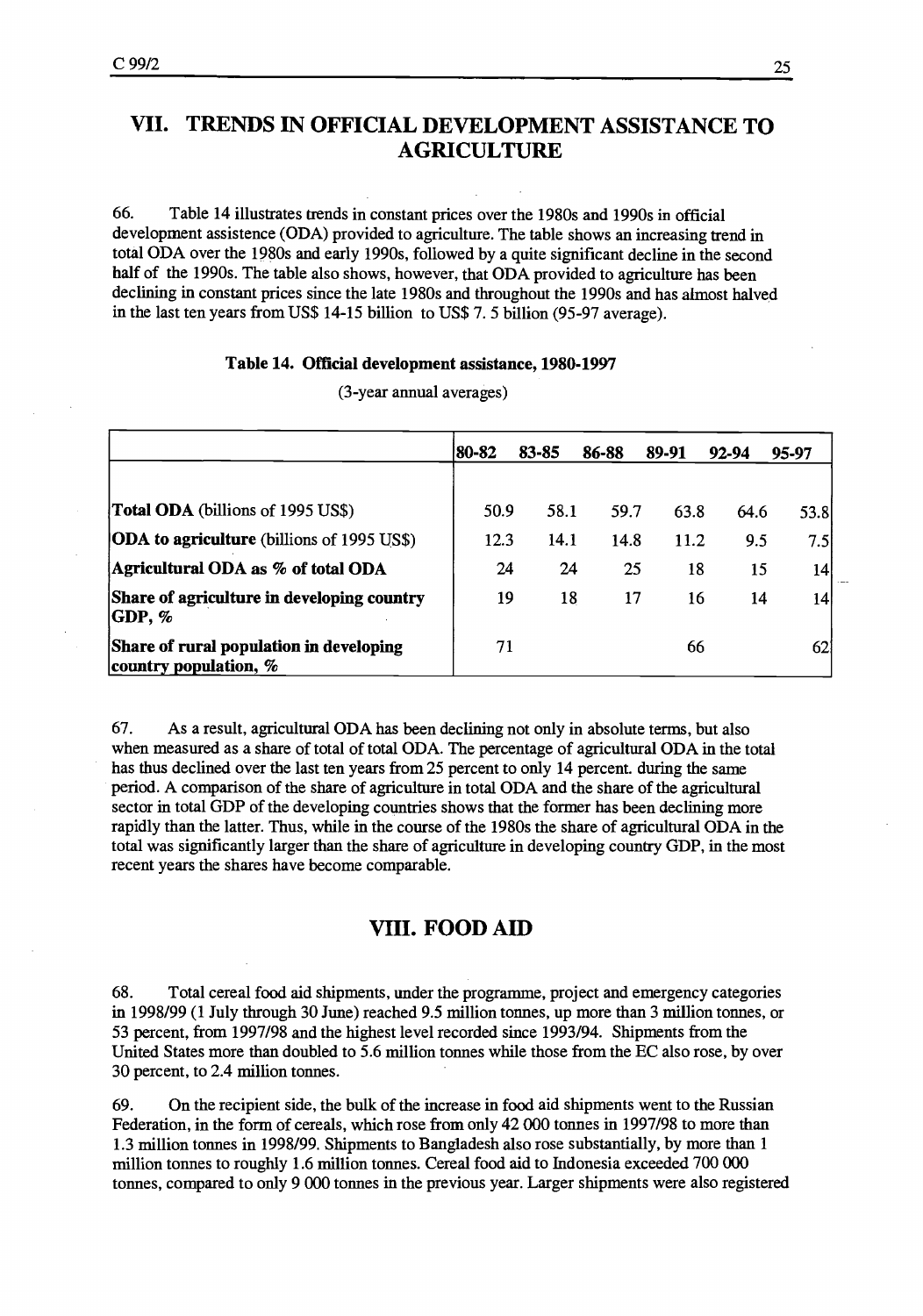to the hurricane-ravaged countries of Central America, especially Honduras, Guatemala and Nicaragua. In Africa, cereal food aid to most countries fell; the exceptions were mainly Eritrea, Guinea Bissau, Sierra Leone, Sudan and Zimbabwe. In Asia, beside Bangladesh and Indonesia, mentioned earlier, larger food aid shipments were also registered to Mongolia and Nepal, while cereal donations to many other countries fell drastically, including to the Democratic Republic of Korea, one of the largest food aid recipients in recent years. Similarly smaller shipments were registered to Armenia, Sri Lanka, Azerbaijan, Georgia, Kyrgyzstan and Tajikistan.

|                                 | 1994/95 | 1995/96 | 1996/97 | 1997/98                                                                       | 1998/99<br>f'cast |
|---------------------------------|---------|---------|---------|-------------------------------------------------------------------------------|-------------------|
|                                 |         |         |         | $( \ldots, \ldots, \ldots, \ldots)$ thousand tonnes $\ldots, \ldots, \ldots)$ |                   |
| <b>World</b>                    | 9443    | 7397    | 5518    | 6227                                                                          | 9492              |
| <b>LIFDC</b>                    | 7910    | 6400    | 4604    | 5480                                                                          | 6764              |
| Africa                          | 3593    | 2526    | 2045    | 2282                                                                          | 2237              |
| Sub-Saharan                     | 3348    | 2305    | 1855    | 2173                                                                          | 2201              |
| Others                          | 246     | 221     | 190     | 109                                                                           | 36                |
| Asia                            | 4067    | 3911    | 2459    | 3129                                                                          | 4264              |
| <b>East and South East Asia</b> | 308     | 877     | 646     | 933                                                                           | 1596              |
| South Asia                      | 1600    | 1210    | 905     | 1136                                                                          | 1960              |
| Others                          | 2160    | 1824    | 908     | 1059                                                                          | 708               |
| Latin America and the Car.      | 1146    | 602     | 607     | 549                                                                           | 672               |
| Others                          | 637     | 358     | 407     | 267                                                                           | 2318              |

Table 15. Food aid shipments - cereals (July/June)

70. In June 1999 major donors approved the new Food Aid Convention (FAC) and confirmed their intention to implement it for an initial period of three years starting in July 1999. The new convention calls for a more flexible approach to food aid by expanding the list of eligible commodities and the method of contributions. Overall, the total volume of commitments under the 1999 Convention is 4.895 million tonnes, in wheat equivalent, compared to 5.35 million tonnes under the 1995 Convention. The difference is accounted for by the pledge by the EC to provide 130 million ecus in cash, or about 588 000 tonnes, which includes transportation costs. At current prices and transportation costs, the food aid volume commitment under the new Convention is roughly equivalent to the previous one.

71. Based on the information provided by the World Food Programme, as of August 1999, cereal contributions to the WFP administrated International Emergency Food Reserve (IEFR) registered more than a two-fold gain, approaching 2 million tonnes. The increase in non-cereal contributions of about 40 000 tonnes to 206 000 tonnes was less significant. Pledges to the 1999 IEFR have exceeded 1 million tonnes for cereals and 170 000 tonnes for non-cereals, which are in line with the pace of pledges for the corresponding period in 1998. Contributions to the 1998 Protracted Relief and Refugee Operations (PRROs), also directed by the WFP, amounted to about 539 000 tonnes for cereals and 101 000 tonnes for other food commodities, almost the same as in 1997. However, by August 1999, already some 203 000 tonnes of cereals and 100 000 tonnes of